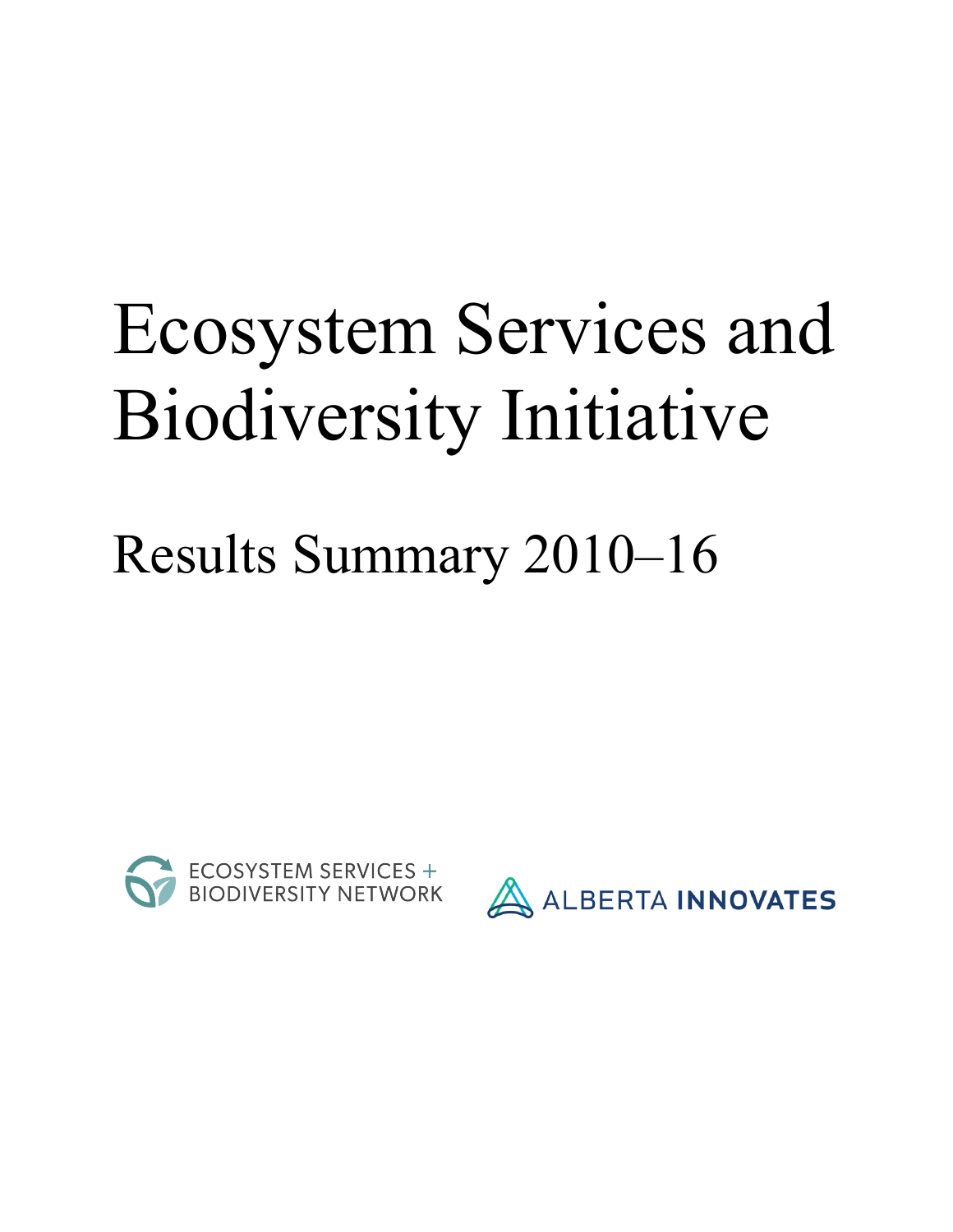Ecosystem Services and Biodiversity Network Published July 2017 Printed in Canada

To access this document online, visit ecoservicesnetwork.ca and search for *"Ecosystem Services and Biodiversity Initiative: Results Summary 2010–16."*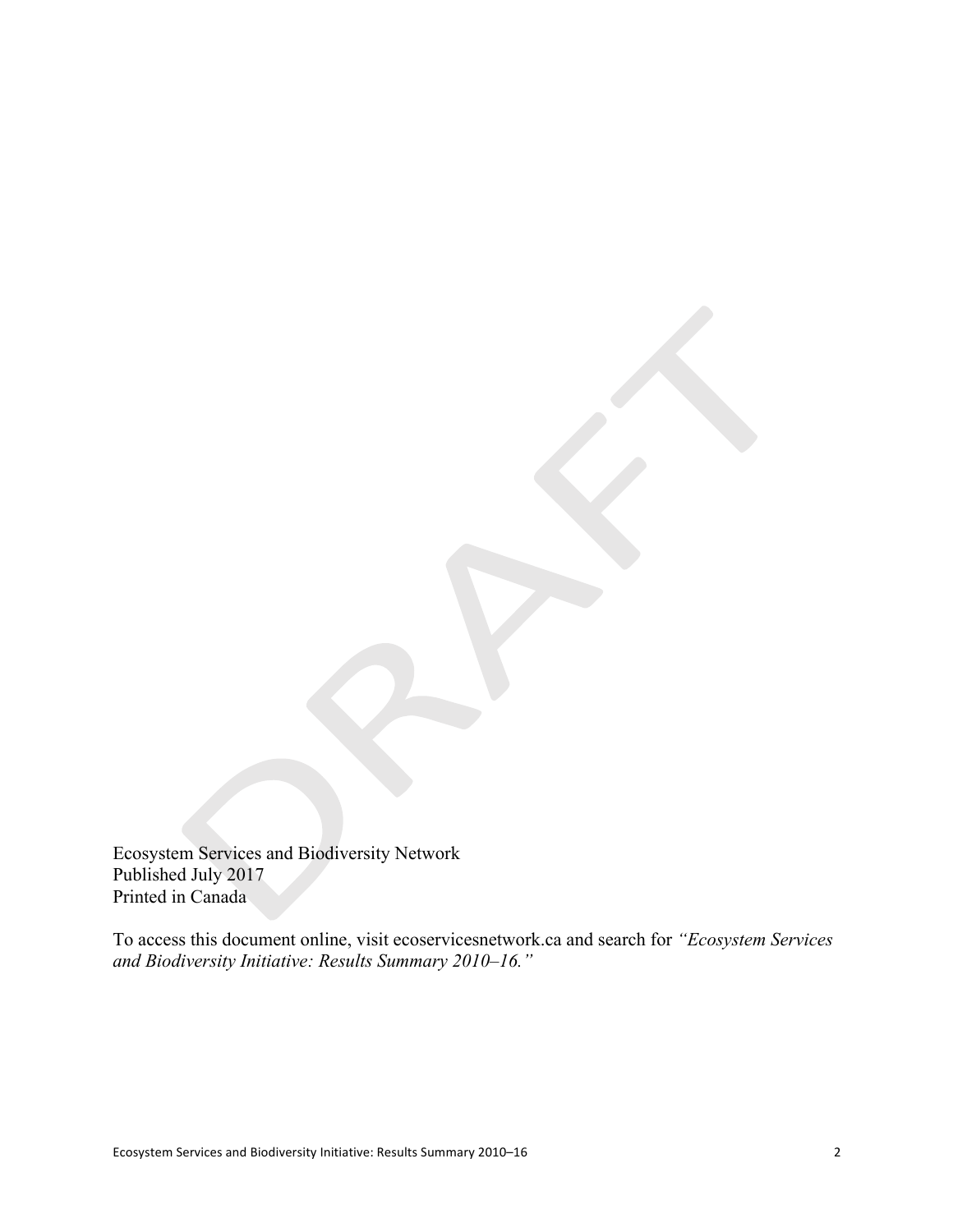# Content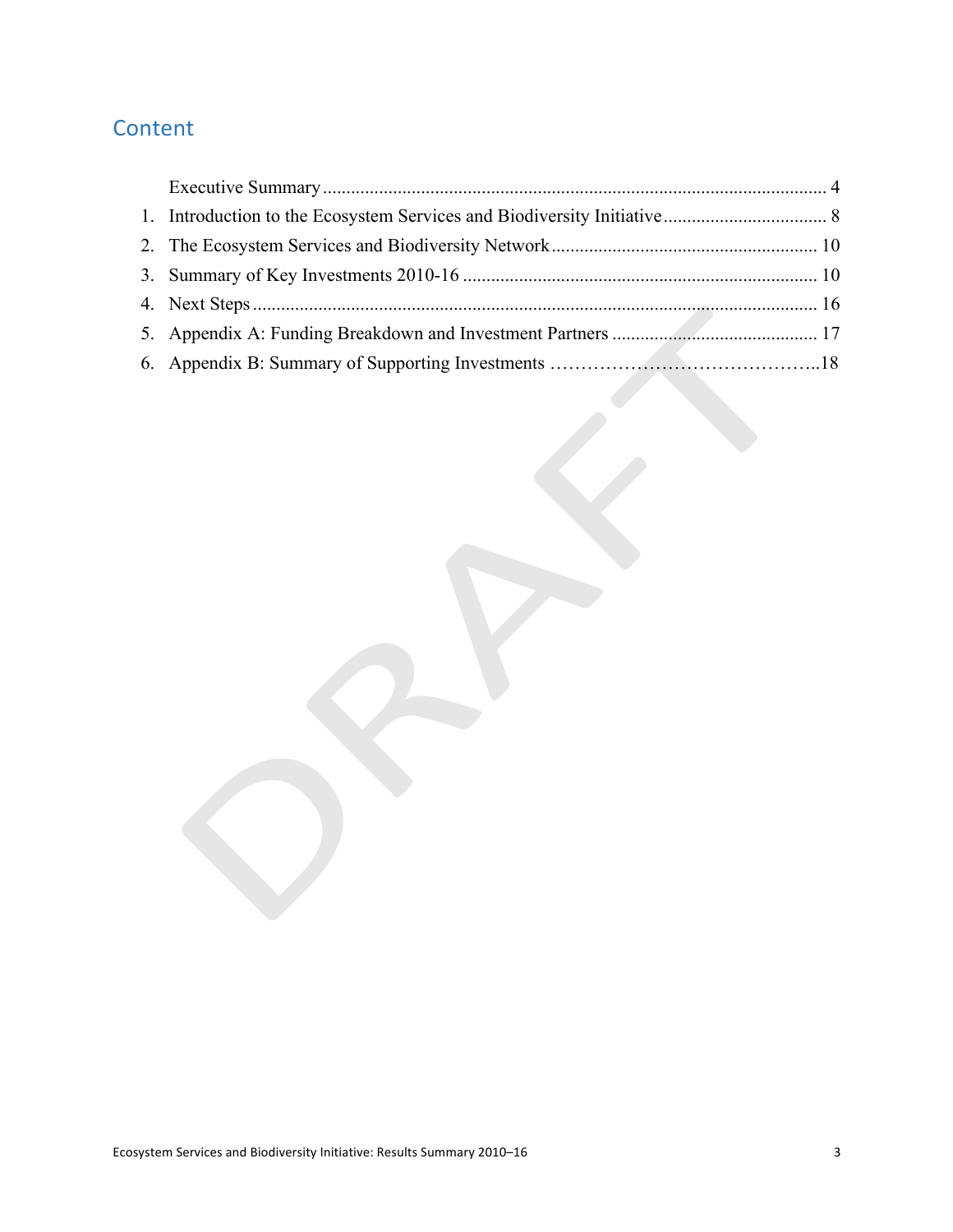## **Executive Summary**

The "Ecosystem Services and Biodiversity Initiative: Results Summary 2010–16," presents an overview of the Initiative's background, and research and innovation related achievements todate. Its purpose is to update stakeholders on progress and success of the initiative and to create excitement for next steps in building capacity for ecosystem service and biodiversity markets in Alberta.

The Ecosystem Services and Biodiversity Initiative is a collection of innovative programs and investments designed to build the capacity to implement integrated ecosystem service and biodiversity markets in Alberta.

Ecosystem service markets provide information and options for land managers and policy decision-makers to make trade-off decisions about development and environmental management. Ecosystem service markets are a powerful way for land managers to be rewarded for the provision of ecosystem services, for industry to achieve social licence and public trust, and to mitigate environmental risks associated with development. Properly designed, markets can help maximize the environmental and ecological benefits of voluntary and regulatory conservation investments made by government, industry and non-government organizations.

The Ecosystem Services and Biodiversity Initiative grew from the work of the Institute for Agriculture, Forestry and Environment (IAFE), which provided recommendations for an ecosystem services policy framework and implementation plan. The programs and applied research projects funded under the Initiative were guided by a Network of multidisciplinary ecosystem services experts, with advice provided by cross sector project advisory committees associated with each major program area. In 2010, an informal advisory group was formed to provide leadership for the Network. The current advisory group includes Alberta Innovates, InnoTech Alberta, Alberta Biodiversity Monitoring Institute, Alberta Land Institute, Silvacom, Land Stewardship Centre, and Government of Alberta. The Initiative is guided by knowledge presented in the Ecosystem Services Roadmap (2012) and the Ecosystem Services Proof of Concept (2014). The Ecosystem Services Roadmap identified five building blocks necessary for a functioning market system, and the Initiative is building capacity in these areas.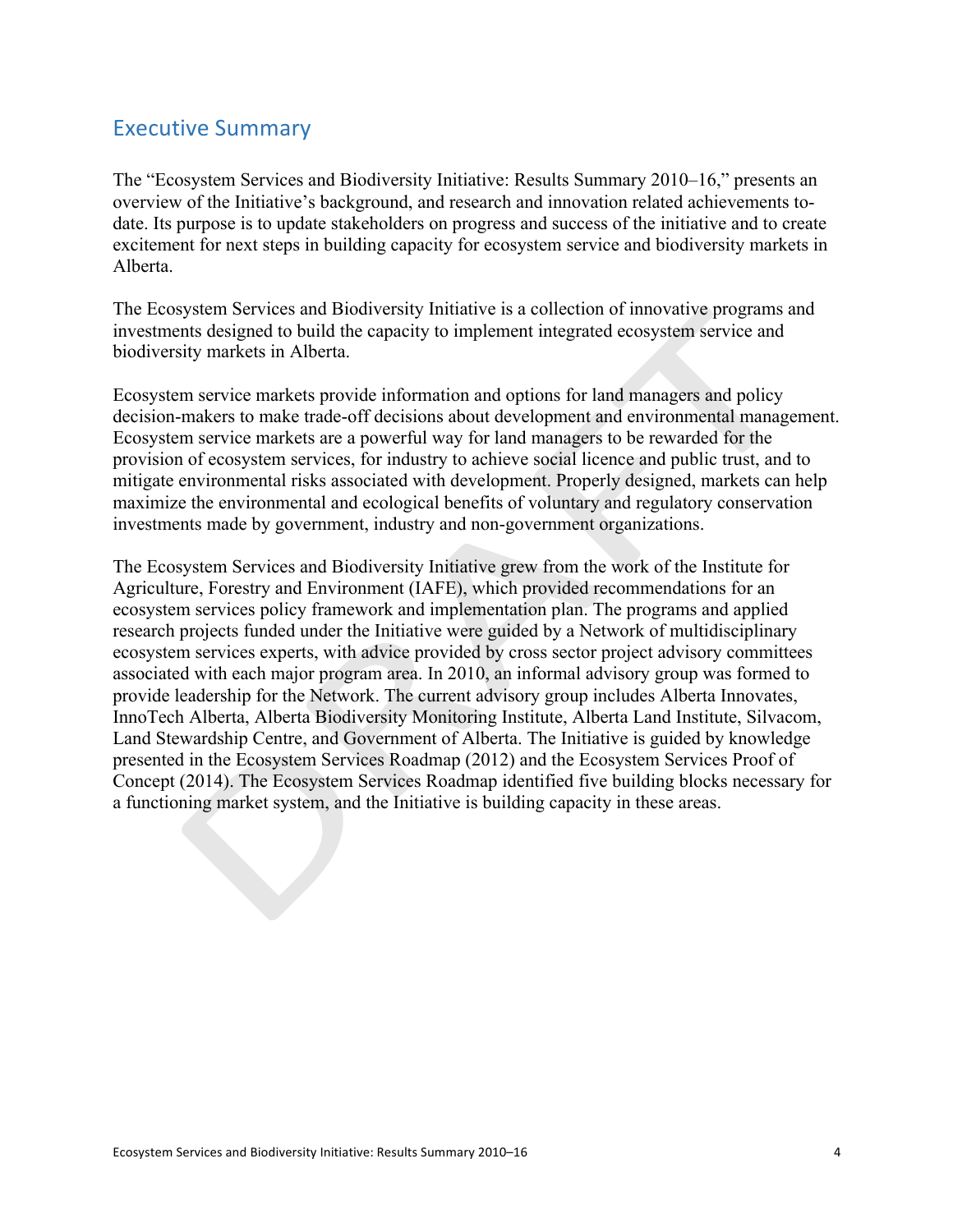Figure 1. Five Building Blocks Required for functioning ecosystem service and biodiversity markets, as identified in the Ecosystem Services Roadmap (2012).



- Enabling Policy: Integrating, coordinating and aligning policy across sectors to enable a focus on clearly defined objectives.
- Data and Information Management: Building a publicly accessible, world-class data and information management system to communicate and share data on Alberta's ecosystem services.
- Assessments: Creating maps, measures and values of ecosystem services with scientific rigor and defining the unit of exchange.
- Market Infrastructure: Building the market system that places value on ecosystem services. Designing an integrated system for coordination and management and exchange or trading of credits.
- Engagement and Outreach: Building relationships, increasing depth of understanding, garnering support, and stimulating collaboration and new ideas.

The 23 research and innovation projects within the Ecosystem Services and Biodiversity Initiative have been aligned with the building blocks of the Ecosystem Services Roadmap. Significant investments have been made to develop the building blocks. The table in Section 3 summarizes the 10 key initiatives that are building capacity in these areas. An additional 13 projects have been funded to test, apply and advance the tools, systems and processes developed. Appendix B summarizes the the additional 13 projects.

Over the last six years the Network was able to leverage \$11.5 million investment from Alberta Innovates into \$33.7 million for 23 projects. These projects resulted in 194 presentations and research posters, training and development of 153 highly qualified personnel, production of 88 publications and articles, creation of 53 communications tools, facilitation of four workshops, and the launch of one educational digital game. The infographics in Figures 2-4 below presents the Initiative's achievements.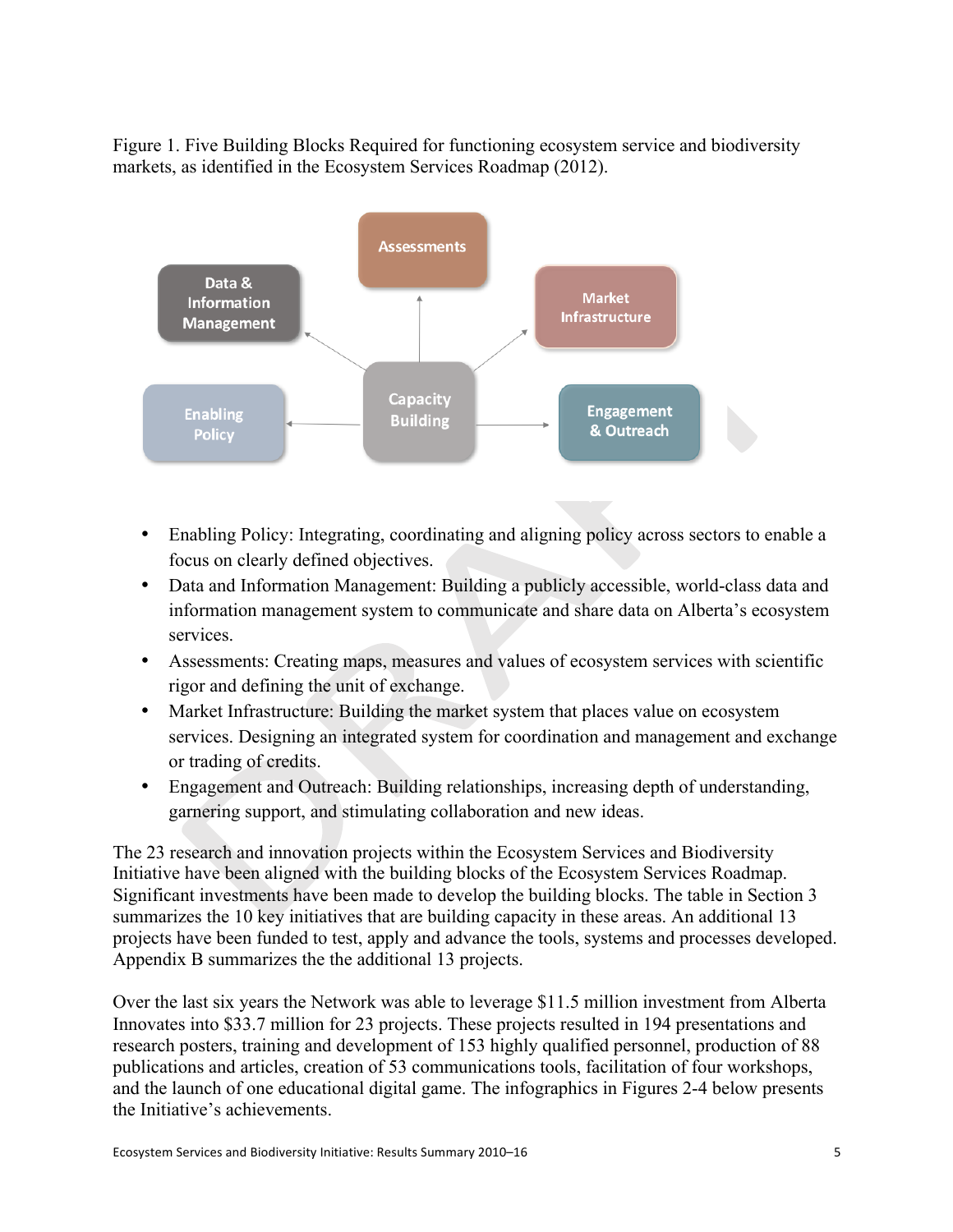Figure 2: Expertise Developed Through the Ecosystem Services and Biodiversity Initiative  $2010 - 16$ .



Figure 3: Systems and Tools Developed through the Ecosystem Services and Biodiversity Initiative 2010–16.

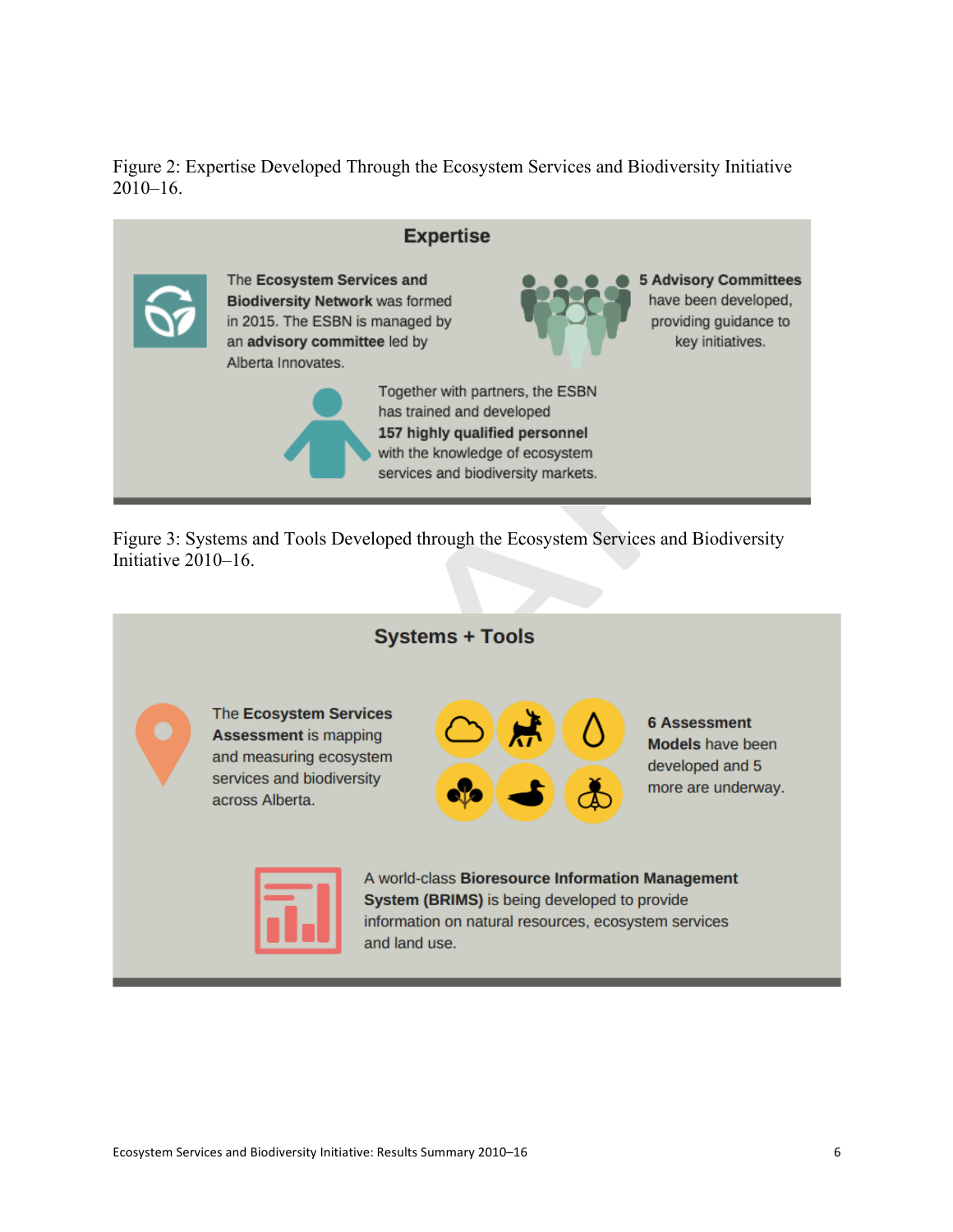Figure 4: Knowledge and Communication Products Developed Through the Ecosystem Services and Biodiversity Initiative 2010–16.



Over the next three to five years, additional projects and activities will be completed. Additional resources are required to design data systems, build a business case for ecosystem service investments, test market options and formalize governance of the Network.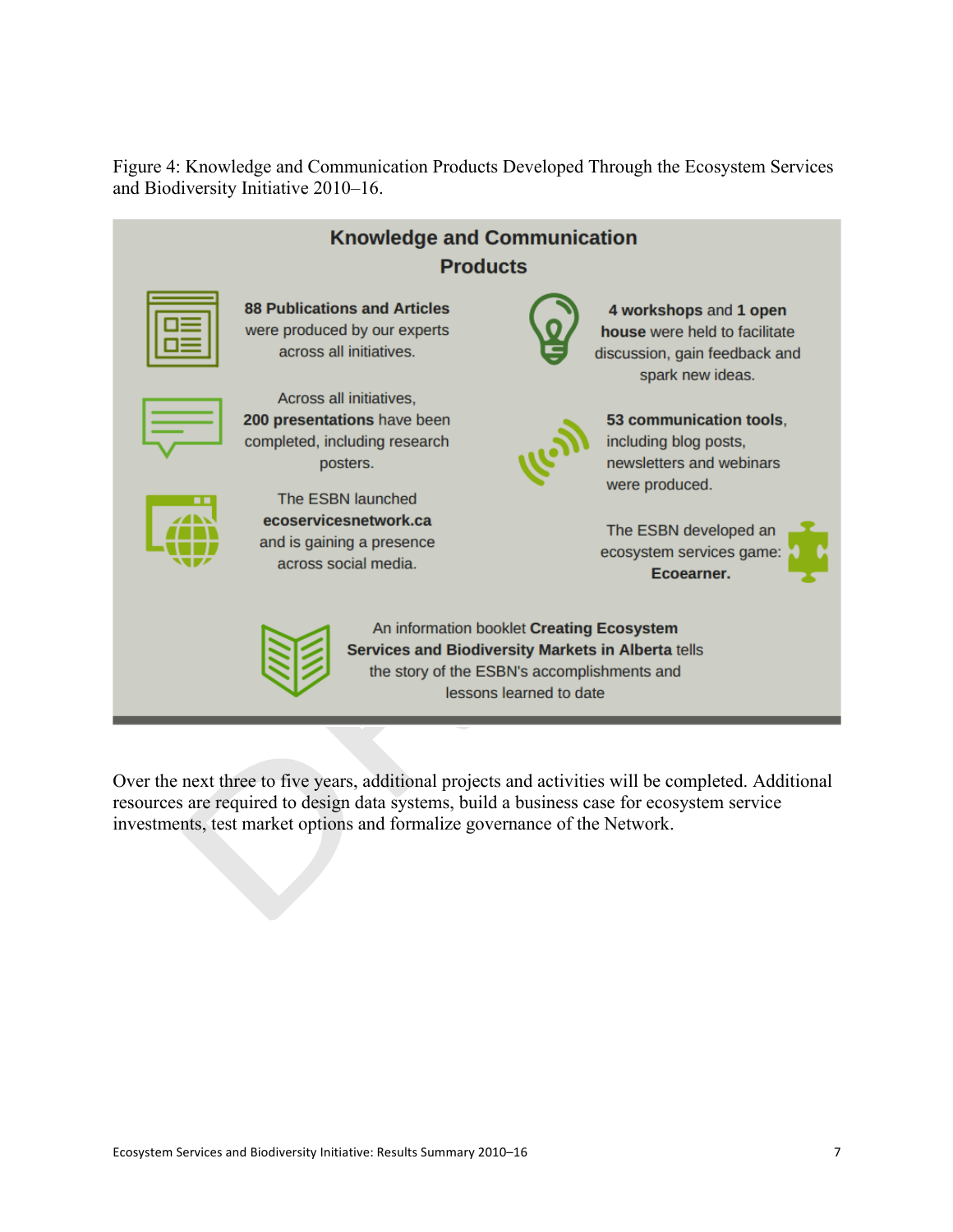# 1. Introduction to the Ecosystem Services and Biodiversity Initiative

#### Ecosystem Services and Biodiversity Markets

Ecosystem services (ES) are the benefits that humans receive from nature. This includes the provisioning, regulating, cultural, and supporting services that are derived from this natural capital. Among these ecosystem services are goods such as food, fibre and fuel and services such as flood control, water quality and the recreational benefits of nature. All of these services provide benefit to human health and well-being.

An ecosystem service and biodiversity market refers to any market in which the transactions taking place are aimed at improving or maintaining environmental quality. It reveals the full costs of using services from the environment and the full benefit of preserving them. Market approaches to restoring and enhancing ecosystem services have been shown to cause positive changes in land-use management and bring a number of benefits to individuals, businesses and communities.

#### The Benefit to Albertans: Opportunity for Green Growth

The Government of Alberta desires to apply policy, regulations and economic instruments to catalyze and enable the growth of a green economy. Investments by Albertans in green sectors such as waste, water and energy that will enhance efficiency, reduction, reuse and recycling will be an upcoming focus of the government. The development of a green economy promotes the government's bottom line of advancing economic, environmental and social well-being for now and into the future *(Economic Development and Trade, Government of Alberta).*

Ecosystem services and biodiversity markets offer Alberta the opportunity for enhanced environmental integrity and ecological resilience, sustainable resource development, growth and diversification of the rural economy and business, development of the green economy, and increased innovation and competitiveness for Albertans. Ecosystem services and biodiversity markets can help with economic diversification by providing new business opportunities, creating jobs and professional capacity. For example, the markets will need new businesses to verify or certify the benefits of specific land-use management actions. Other businesses will need to manage the market exchanges and credit registries. By focusing on the growth of the emerging green economy, Alberta can diversify its economy while complementing a clean energy sector, and establishing processes and programs to better manage and mitigate environmental and economic risks.

#### Leadership: Alberta Innovates

The Ecosystem Services and Biodiversity Initiative is led by Alberta Innovates, a research and innovation agency funded by the Government of Alberta. InnoTech Alberta is a wholly owned subsidiary of Alberta Innovates and both are an integral part of Alberta's research and innovation system. They work closely with partners to identify, coordinate and fund research and innovation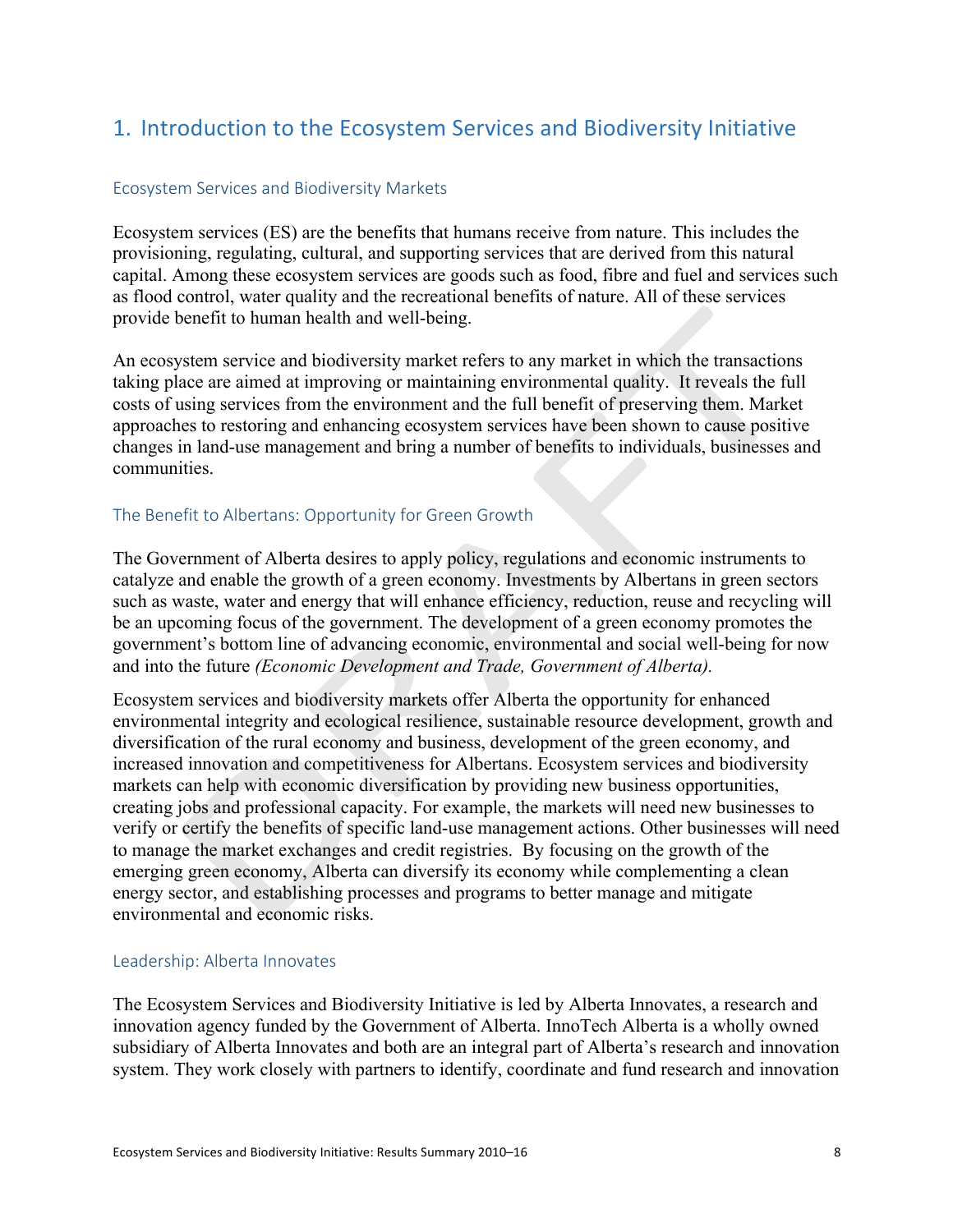projects and to help solve industry challenges with solutions that deliver economic, environmental and social benefits to Albertans.

#### Foundational Work: IAFE Ecosystem Services Policy Framework (2010)

The Ecosystem Services and Biodiversity Initiative originates in research and industry consultation efforts by the former Institute for Agriculture, Forestry and the Environment (IAFE). The Institute was established by the Premier in 2008 as a catalyst in achieving the Government of Alberta's (GOA) objective of 'green growth' and to contribute to making Alberta a leader in environmental excellence and innovation.<sup>1</sup>

The Institute was mandated to develop a policy framework for market-based approaches for providing ecosystem services. In March 2010, the Institute submitted a framework to the Government of Alberta that outlined a phased approach to creating a coordinated, integrated market system for enhancing ecosystem services. The market system would offer many benefits to the Government of Alberta, to companies doing business in this province, and to Albertans. The IAFE outlined the opportunities for Alberta to use market-based tools and policy instruments to improve business innovation and enhance the provision of ecosystem services in Alberta.

#### The Ecosystem Services Roadmap (2012)

Building off the research and knowledge generated through the IAFE and the Ecosystem Services Policy Framework, Alberta Innovates Bio Solutions developed The Ecosystem Services Roadmap in 2012. The Roadmap became the foundational document for ecosystem services and biodiversity market innovation in Alberta. It guides the Ecosystem Services and Biodiversity Initiative and informs decisions by the Network with respect to the knowledge, information and capacity required to launch ecosystem services and biodiversity markets in Alberta. The Ecosystem Services Roadmap identified five building blocks necessary for a functioning market system: Enabling policy, Assessments, Data and Information Management, Market Infrastructure and Engagement and Outreach. The Initiative is building capacity in these areas.

#### The Ecosystem Services Proof of Concept (2014)

In 2014, the Ecosystem Services Proof of Concept was developed based on stakeholder input on initial results of the Roadmap implementation. It provides additional details for application of the building blocks required to successfully implement ecosystem services and biodiversity markets in Alberta. It identifies the need for additional capacity development and confirms the need for focused engagement (Network), pilot studies to test market-based instruments and synthesized case studies, discussion papers, frameworks and options.

 $\overline{a}$ 

 $1$  Multi-stakeholder Approaches for the Institute for Agriculture, Forestry and the Environment, The Pembina Institute, March 2010.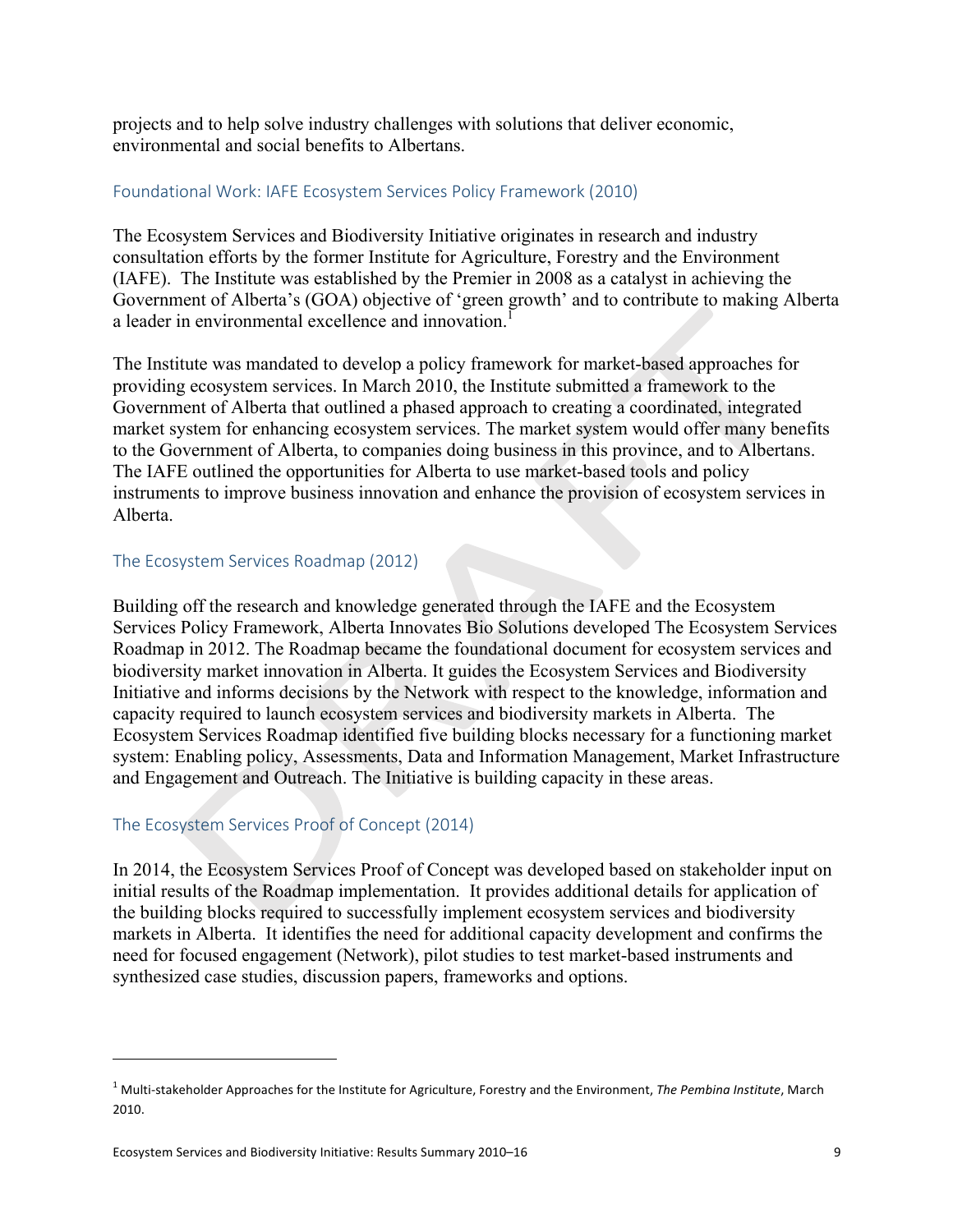# 2. Ecosystem Services and Biodiversity Network (2015)

Advancing the Ecosystem Services and Biodiversity Initiative beyond a series of projects is a complex undertaking and requires a community of individuals, working across sector boundaries and disciplines, and with a shared understanding of ecosystem services and biodiversity markets.

To meet this identified need, the Ecosystem Services and Biodiversity Network (ESBN) was launched in 2015. It drew together a broad range of stakeholders from many disciplines to focus on ecosystem services interests, needs and issues that required significant collaboration in research and management. The purpose of the Network continues to be bringing together many organizations so as to coordinate efforts, share knowledge and information, and build on each other's work.

#### Advisory Committees and Technical Teams

The ESBN is guided by an advisory committee that identifies priorities, initiates projects and takes appropriate action. Led by Alberta Innovates, the ESBN advisory committee includes experts from InnoTech Alberta, Alberta Biodiversity Monitoring Institute, Silvacom, Land Stewardship Centre, Alberta Land Institute, and the Government of Alberta. Its partners have a professional interest in ecosystem services and biodiversity markets and have the knowledge, resources and connections to advance work being conducted in this area.

As a part of each program investment, project proponents establish a multi-stakeholder, crosssector advisory committee or technical team to support project implementation. This ensures ongoing input and communication on the relevance, application and strategic direction for each project.

## 3. Summary of Key Investments 2010-2016

Since 2010, Alberta Innovates and its partners have collectively invested \$33.7 million to develop ecosystem services and biodiversity markets in Alberta. Alberta Innovates has played a lead role in the Ecosystem Services and Biodiversity Initiative, and has directly contributed \$11.4 million toward its implementation. Partners have funded the remaining \$22,290,126 of cash and in-kind investments.

The 23 research and innovation projects within the Ecosystem Services and Biodiversity Initiative have been aligned with the building blocks of the Ecosystem Services Roadmap (2012). The following section summarizes the highlights of 10 key investments. Appendix B provides a summary table of the remaining 13 supporting investments.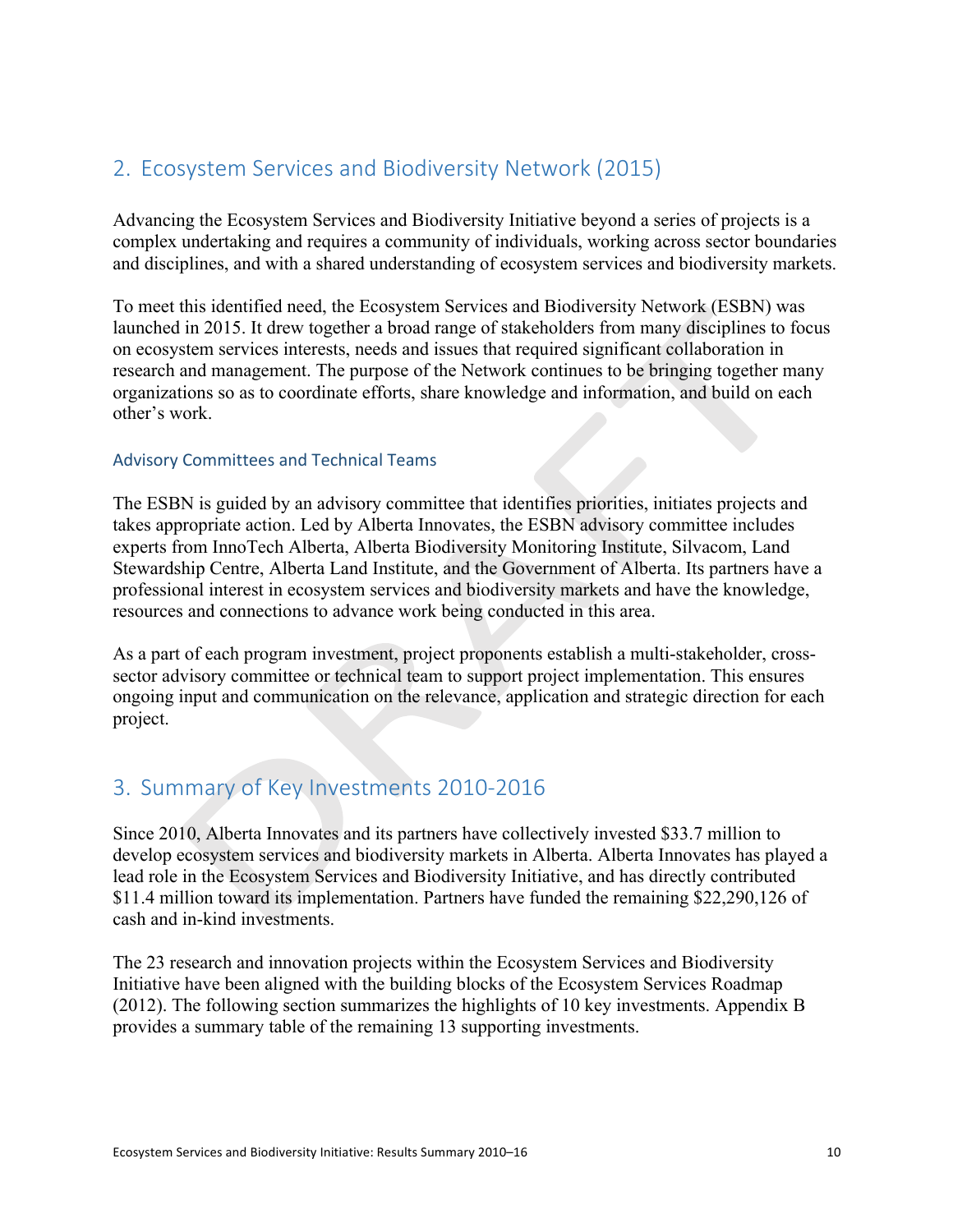#### Key Investments and Highlights

#### **Data and Information Management:**

Managing data, information and building knowledge is critical to the management of ecosystem services and use of market-based instruments. Establishment of the long-term supporting mechanisms necessary for credible environmental management and for markets is important for overall provincial success with environmental outcomes. A robust information management system is based on collaboration, cooperation, transparency and data sharing among all stakeholders and partners to achieve efficiency, effectiveness and increased transparency. (Ecosystem Services Roadmap, 2012)

#### *BRIMS*

The project to create a Bio Resource Information Management System (BRIMS), was started in 2012 and delivered by Silvacom in three phases:

- Phase 1 focused on proving the concept, starting with biomass. It collated data to support a biomass data and information system for the province, based on real up-to-date data.
- Phase 2 focused on providing a world-class, web-based application to support spatial data scanning, improved biomass data, and a business plan and implementation strategy for the long-term viability of BRIMS.
- Phase 3 completes the BRIMS data framework and prospectus generator providing a world class functional system, and begins to add other ecosystem services and biodiversity data into it.

The project has integrated real-world (not simulated) data from multiple sources in digital maps of forestry, agriculture and municipal solid waste biomass across the province. Other ES and biodiversity data will be included as it becomes available in a relevant and meaningful way. Currently, Silvacom is working with the ABMI to incorporate their ecosystem services modelling and mapping into the BRIMS framework. With the launch of BRIMS in spring 2017, a publicly available web-based application will allow users to access information about natural resources, ecosystem services and land usage and search based on their interests.

#### **Assessments**

Assessments must be completed to identify the supply of ecosystem services and determine the condition and extent of each of the ecosystem services in a given region. The ecosystem service assessment enables the establishment of metrics and currencies to facilitate identification and registration of ecosystem service (i.e., stewardship) units, and facilitate marketplace measurement functions. (Ecosystem Services Roadmap, 2012)

#### *Ecosystem Services Assessment*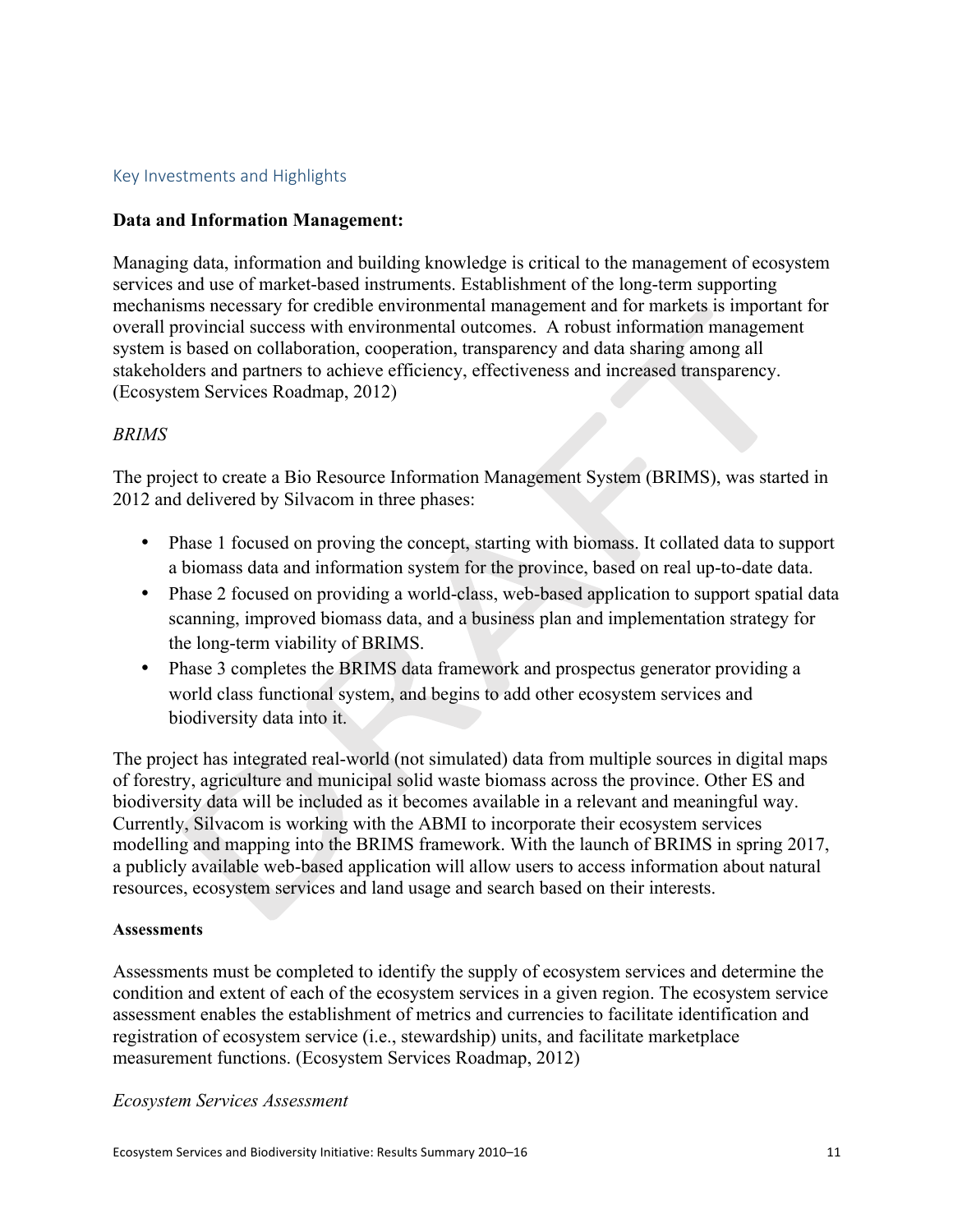The ongoing program, Ecosystem Services Assessment (ESA) was started in 2012 and is currently being delivered by the Alberta Biodiversity Monitoring Institute (ABMI) and its partners. As part of the project, the ABMI developed models (NetLogo platform) to simulate the supply and value of ecosystem services on any part of Alberta's landscape. Models that have already been developed include:

- Water purification
- Pollination
- Forest Timber and Carbon
- Rangeland Forage and Carbon
- Biodiversity

Additional models will be developed in the future. Once the supply of an ecosystem service is understood, the value based on benefit to humans can be calculated.

The project is being delivered in 2 phases:

Phase 1 of the project measured and mapped Alberta's ecosystem services, determined the supply of each service, evaluated the economic value based on how it's used by Albertans, and considered the impact of various policies.

Phase 2 is demonstrating the value of ESA for the design and implementation of new markets, evaluating the sustainability of forestry and agriculture industries, and land use planning to achieve desired ecological outcomes for people.

#### **Market Infrastructure**

Properly designed ecosystem services and biodiversity markets provide incentives to reduce the collective impact of our activities on the environment. Putting market infrastructure in place is necessary to coordinate multiple buyers and sellers of ecosystem services and deliver outcomes at a scale that will make a difference.

Since 2012, InnoTech Alberta has been leading a series of pilots and projects to understand market drivers, the roles and responsibilities of various parties in the market, and how market infrastructure could support ecosystem services and biodiversity markets. Researchers have also looked at examples of market-based approaches elsewhere that Alberta can learn from.

In 2013 a series of workshops were held to engage ecosystem services stakeholders in discussion around ecosystem services market infrastructure and commercialization. The key objective of these workshops was to identify short and long term opportunities for ecosystem services markets in Alberta, and the infrastructure needs to support these opportunities. The workshop also focused on creating a business case for investment in infrastructure with stakeholders and developing a roadmap for market infrastructure. A report was generated based on the feedback and is being used as guidance in further market initiatives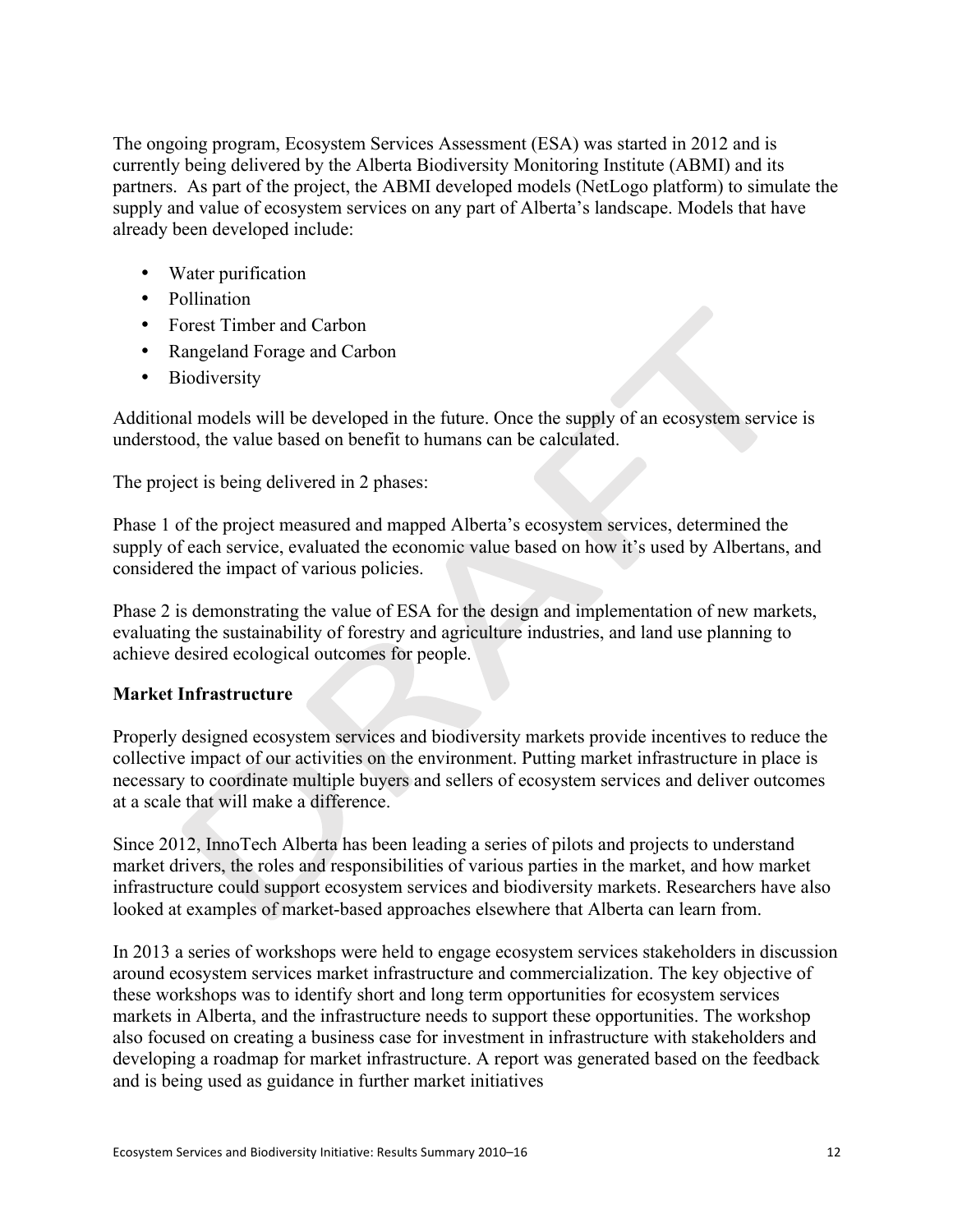In 2015 an initiative was launched to develop science and decision-support tools for ecosystem services programs and markets on agricultural lands. The research team is working in Indian Farm Creek to test decision support tools that credit Best Management Practices (BMPs) for biodiversity, and water quality and quantity. The long term objective is to develop capacity for credible and transparent programs which could include ecosystem service markets that enhance ecosystem services on agricultural landscapes.

#### **Engagement and Outreach**

Engaging stakeholders creates capacity and builds a community of understanding of what ecosystem services and biodiversity markets are and why they are important to Albertans.

A four-year stakeholder engagement and outreach strategy was developed in 2015 with the purpose of supporting the experts in the Ecosystem Services and Biodiversity Network to engage with each other in developing science and systems, informing policy, and becoming leaders on ecosystem services and biodiversity markets in Alberta.

Year one (2015) of the engagement and outreach strategy focused on creating the Network brand and identity as well as formalizing the working group for the Network. Focus groups were held with key stakeholders to establish stakeholder needs and to design a project plan according to these needs.

Over year two (2016), engagement and outreach efforts have focused on understanding the knowledge gaps among stakeholders with respect to ecosystem services and biodiversity market innovation. A series of outreach and engagement tools have been developed since 2015. Some of the key deliverables to date include the launch of the ESBN website and toolkit, production of the information booklet "Creating Ecosystem Services and Biodiversity Markets in Alberta", stimulating conference attendance and hosting an open house at Land Use 2016, increasing a social media presence, and development of a bi-monthly newsletter and monthly blog.

A stakeholder engagement baseline survey was conducted in early 2016 to determine baseline knowledge and identify stakeholder information needs. The results of this survey identified the topics on which to increase education and awareness efforts as well as the most effective and preferred forms of engagement to use with stakeholders. The strategy has since been adapted to accommodate these priorities and engagement preferences.

#### *Outreach Sessions*

The ESBN held a series of six outreach sessions, each targeting a key sector: Municipalities, forestry industry, agriculture industry, environmental non-government organizations, and the Government of Alberta. Representatives across each sector participated in the full-day, facilitated workshop. The intent of the workshop was to gain valuable feedback from the target sector to support the development of an ecosystem services approach that can be adopted by governments, resource-based industries, landowners and land managers, and conservation organizations. The engagement and outreach team is putting together a final report summarizing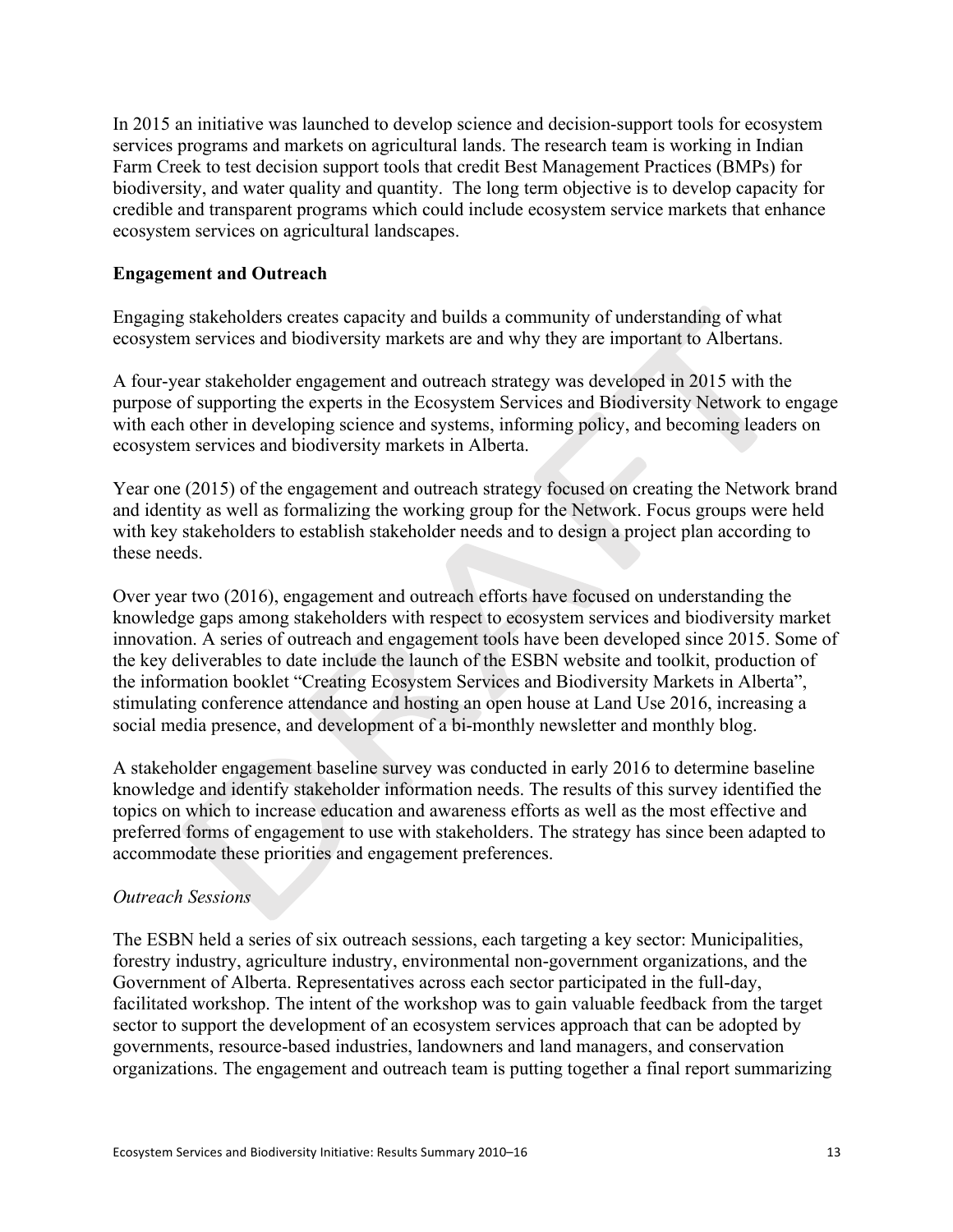common themes and key learnings from all six sessions, and is anticipated to be complete in July, 2017.

#### Table 1. Summary of Key Investments

| Table 1. Building y Of Rey Hivesuncins                             |                                                                                                                                                                                                                                                                                                                                                                                                                                                                                                                                                                                                                                                                                                                                                                                                                                                                                                                                                                                                                                                   |                                                 |
|--------------------------------------------------------------------|---------------------------------------------------------------------------------------------------------------------------------------------------------------------------------------------------------------------------------------------------------------------------------------------------------------------------------------------------------------------------------------------------------------------------------------------------------------------------------------------------------------------------------------------------------------------------------------------------------------------------------------------------------------------------------------------------------------------------------------------------------------------------------------------------------------------------------------------------------------------------------------------------------------------------------------------------------------------------------------------------------------------------------------------------|-------------------------------------------------|
| Project Title                                                      | <b>Summary of Key Deliverables</b>                                                                                                                                                                                                                                                                                                                                                                                                                                                                                                                                                                                                                                                                                                                                                                                                                                                                                                                                                                                                                | <b>Investors</b>                                |
| Data and Information Management                                    |                                                                                                                                                                                                                                                                                                                                                                                                                                                                                                                                                                                                                                                                                                                                                                                                                                                                                                                                                                                                                                                   |                                                 |
| <b>Bio Resource</b><br>Information<br>Management System<br>(BRIMS) | Phase 1: The development of an organizational framework of<br>all biomass data from land use sector; a jurisdictional scan of<br>37 global biomass assessments; a review of methods and<br>approaches for conducting assessments for different sources of<br>biomass; a provincial-scale mapping of zones and data sets<br>illustrating the location and attributes of land, biomass,<br>vegetation, terrestrial carbon stores, etc.<br>Phase 2: Spatial data portal; improved biomass inventory of<br>Alberta's white and green zones; a strategic working<br>relationship with the CALI initiative and its members; State of<br>Alberta biomass resources report; compilation of leading data<br>sources; documented business strategy and implementation<br>plan.<br>Phase 3: Advisory committee; BRIMS web application;<br>updated biomass inventory; CALI integration; biomass and<br>ecosystem services report; business strategy; communications<br>plan.<br><b>Knowledge Products:</b><br>8 Highly Qualified Personnel<br>4 Presentations | Alberta Innovates<br>Gov. of Alberta            |
|                                                                    | 2 Technical Reports<br>5 Communications Tools                                                                                                                                                                                                                                                                                                                                                                                                                                                                                                                                                                                                                                                                                                                                                                                                                                                                                                                                                                                                     |                                                 |
| Assessments                                                        |                                                                                                                                                                                                                                                                                                                                                                                                                                                                                                                                                                                                                                                                                                                                                                                                                                                                                                                                                                                                                                                   |                                                 |
| <b>Ecosystem Services</b><br>Assessment                            | Phase 1: Development of a series of computer simulation<br>models to quantify baseline conditions in the following<br>ecosystem services: water purification; rangeland forage<br>production; forest biomass production; terrestrial carbon                                                                                                                                                                                                                                                                                                                                                                                                                                                                                                                                                                                                                                                                                                                                                                                                       | <b>ABMI</b><br>Alberta Innovates<br><b>ALMA</b> |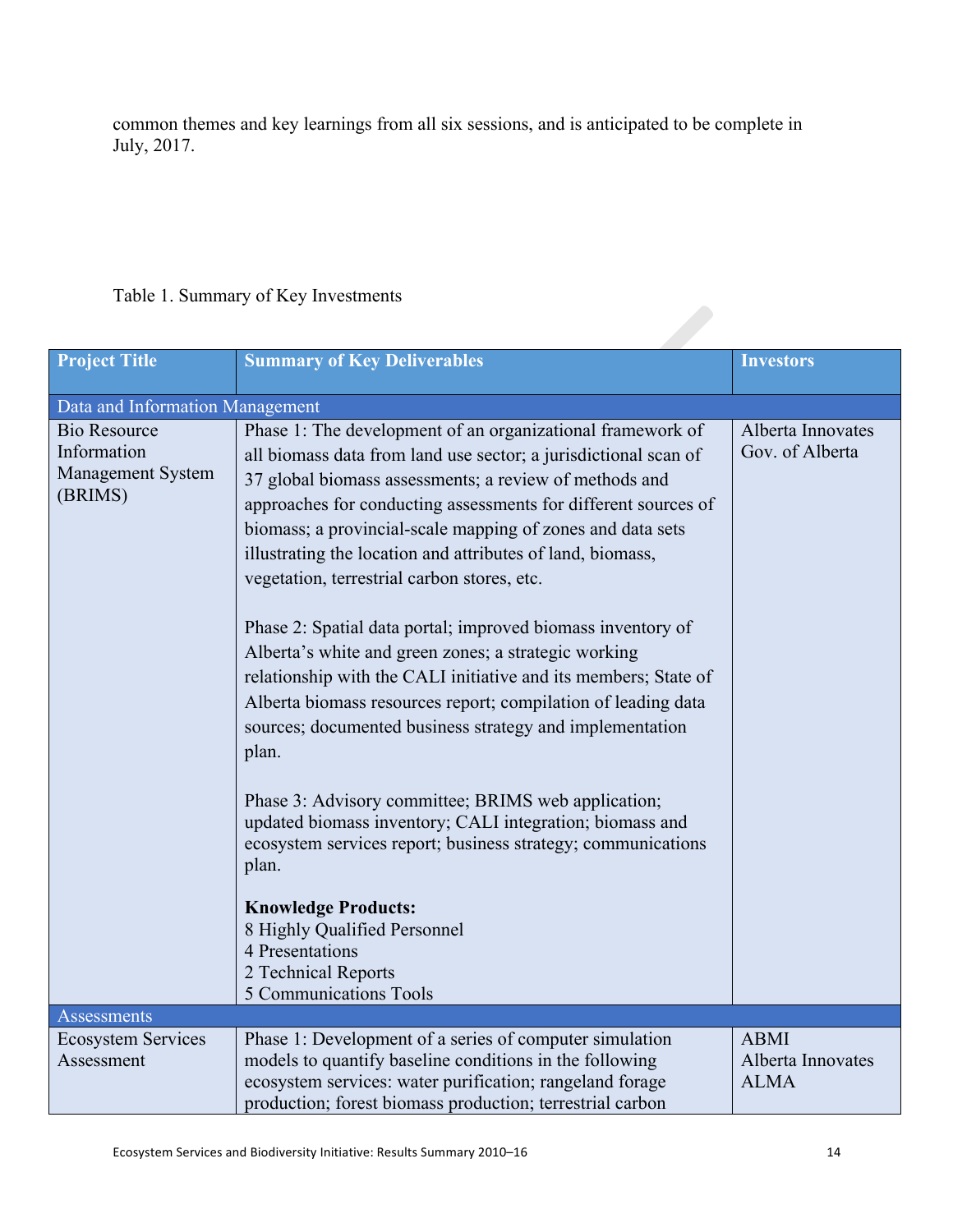|                                   | sequestration and storage; pollination.                                                                          |                                       |
|-----------------------------------|------------------------------------------------------------------------------------------------------------------|---------------------------------------|
|                                   | Phase 2: Validation and demonstration of protocols and models                                                    |                                       |
|                                   | to assess ecosystem services and biodiversity through case                                                       |                                       |
|                                   | studies, pilots and applied research; Delivery of ESA                                                            |                                       |
|                                   | application and outreach tools to support land use planning,                                                     |                                       |
|                                   | sustainability reporting and policy.                                                                             |                                       |
|                                   | <b>Knowledge Products:</b>                                                                                       |                                       |
|                                   | 8 Highly Qualified Personnel                                                                                     |                                       |
|                                   | 20 Presentations                                                                                                 |                                       |
|                                   | 4 Technical Reports                                                                                              |                                       |
|                                   | 1 Publications                                                                                                   |                                       |
|                                   | 15 Communications Tools                                                                                          |                                       |
| Market Infrastructure             |                                                                                                                  |                                       |
| <b>Building Capacity for</b>      | Background research to support a Centre for Market-Based                                                         | Alberta Innovates                     |
| <b>Using Innovative</b>           | Instruments.                                                                                                     | InnoTech Alberta                      |
| <b>Economic Approaches</b>        |                                                                                                                  |                                       |
| to Manage for                     | <b>Knowledge Products:</b>                                                                                       |                                       |
| Ecosystem Services in             | 1 Highly Qualified Personnel                                                                                     |                                       |
| Alberta                           | 3 Workshops                                                                                                      |                                       |
|                                   | 2 Technical Reports                                                                                              |                                       |
| Clearinghouse and                 | Interim PI report                                                                                                | Alberta Innovates<br>InnoTech Alberta |
| Exchange: Platform<br>Development | Business case report and communications products<br>Summary report and system requirements including: literature |                                       |
|                                   | review, report on feasibility and SWOT analysis, Terms of                                                        |                                       |
|                                   | Reference and budget for phase 2.                                                                                |                                       |
|                                   |                                                                                                                  |                                       |
|                                   | <b>Knowledge Products: In Progress</b>                                                                           |                                       |
| Developing Priorities             | identifying short and long term opportunities for ecosystem                                                      | Alberta Innovates                     |
| for Ecosystem Service             | services markets in Alberta; identifying infrastructure needs to                                                 | InnoTech Alberta                      |
| Marketplace                       | support these opportunities; clarifying the business case for                                                    |                                       |
| Infrastructure in                 | investment in infrastructure with stakeholders; developing                                                       |                                       |
| Alberta                           | roadmap for infrastructure development.                                                                          |                                       |
|                                   |                                                                                                                  |                                       |
|                                   | <b>Knowledge Products:</b>                                                                                       |                                       |
|                                   | 3 Technical Reports                                                                                              |                                       |
|                                   | 2 Workshops                                                                                                      |                                       |
| Development of                    | Enabled the development of programs and markets to enhance                                                       | <b>AEPA</b>                           |
| Information and                   | ecosystem services on agricultural landscapes that add value for                                                 | <b>ABMI</b>                           |
| Science to Support the            | producers, consumers, and the public;                                                                            | Alberta Innovates                     |
| Provision of                      | created transparent and scientifically credible decision-support                                                 | <b>ALMA</b>                           |
| <b>Ecosystem Services</b>         | system for quantification and verification processes for ES                                                      | InnoTech Alberta                      |
| from Agricultural<br>Land         | markets; developed strategies to improve producer participation                                                  | <b>CCA</b><br><b>CLWG</b>             |
|                                   | in ecosystem services programs.                                                                                  | Gov. of Alberta                       |
|                                   | <b>Knowledge Products:</b>                                                                                       |                                       |
|                                   |                                                                                                                  |                                       |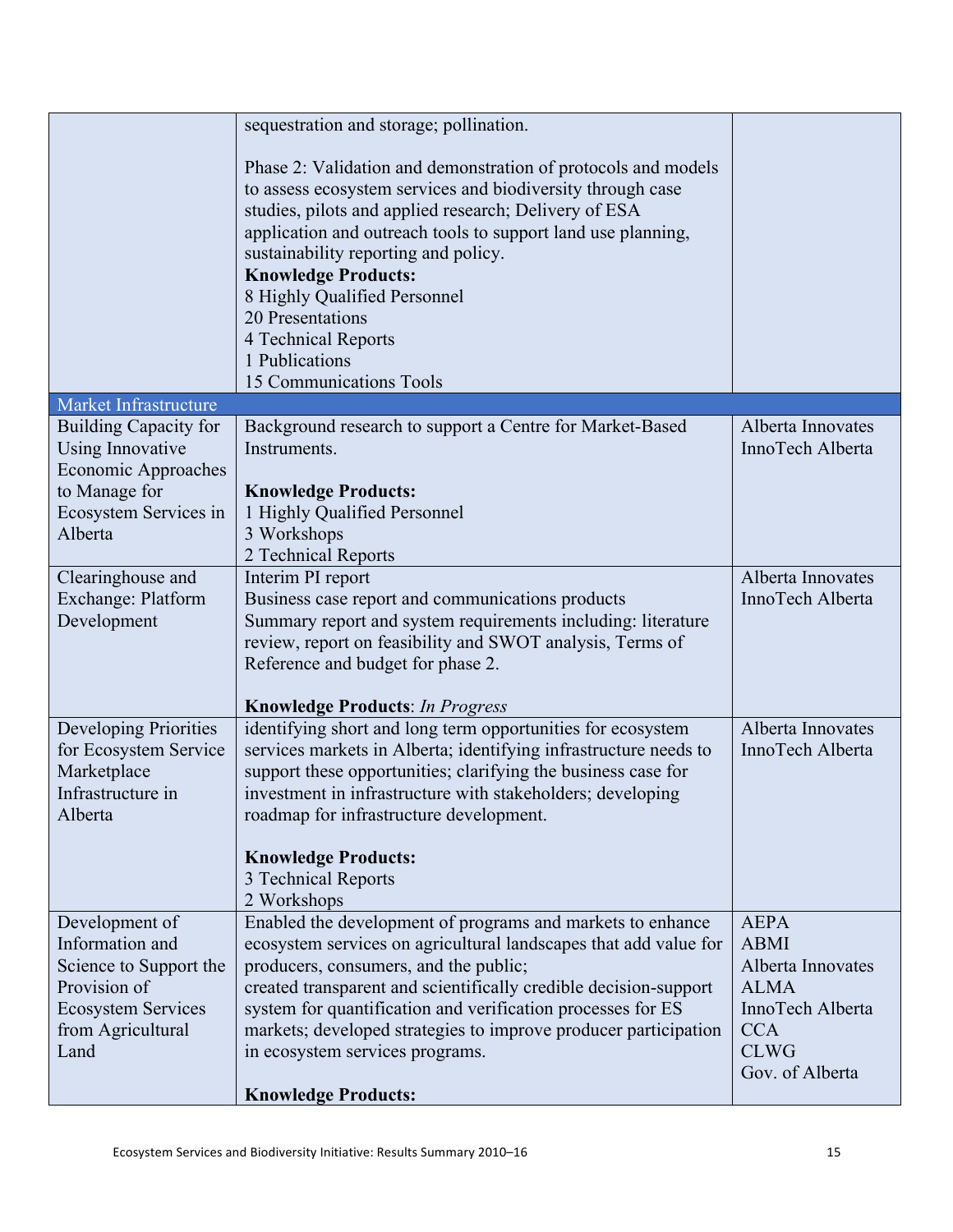|                                | 3 Highly Qualified Personnel                                                                      |                   |
|--------------------------------|---------------------------------------------------------------------------------------------------|-------------------|
|                                | 1 Report                                                                                          |                   |
|                                | <b>3 Communications Tools</b>                                                                     |                   |
| Market-Based                   | Launching an on-line survey and database of MBI programs in                                       | Alberta Innovates |
| <b>Instruments Program</b>     | Canada; Developing a white paper as an educational tool and to                                    | InnoTech Alberta  |
| Repository and                 | provide recommendations for options for re-compliance.                                            |                   |
| <b>Offsets White Paper</b>     |                                                                                                   |                   |
|                                | <b>Knowledge Products: In Progress</b>                                                            |                   |
| <b>Voluntary Market</b>        | Developing scalable metrics to measure and report on the                                          | Alberta Innovates |
| Pilots and Prototype           | performance of Alberta private and public sector investments in                                   | InnoTech Alberta  |
| for Exchange                   | the environment; a database (the clearinghouse) to facilitate                                     |                   |
|                                | transfer and severance of environmental liabilities and risk                                      |                   |
|                                | between companies; and an exchange platform.                                                      |                   |
|                                | <b>Knowledge Products: In Progress</b>                                                            |                   |
| <b>Engagement and Outreach</b> |                                                                                                   |                   |
| Diffusion of                   | Phase 1: Established working group; developed outreach tools                                      | InnoTech Alberta  |
| Innovation                     | including website and toolkit, newsletter and information                                         |                   |
|                                | bulletins, blog; developed social media presence and strategy.                                    |                   |
|                                |                                                                                                   |                   |
|                                | Phase 2: Developed stakeholder analysis report; baseline                                          |                   |
|                                | survey; communications strategy; social media strategy;                                           |                   |
|                                | information sessions and webinars; information booklet;                                           |                   |
|                                | quarterly reports.                                                                                |                   |
|                                |                                                                                                   |                   |
|                                | <b>Knowledge Products:</b>                                                                        |                   |
|                                | 1 Highly Qualified Personnel                                                                      |                   |
|                                | 1 Technical Report                                                                                |                   |
|                                | 1 Publication                                                                                     |                   |
|                                | 16 Communications Tools                                                                           |                   |
| <b>Outreach Sessions</b>       | Plan and execute an Ecosystem Services Symposium for key                                          | Alberta Innovates |
|                                | Government of Alberta staff and select partners with particular                                   |                   |
|                                | focus on the South Saskatchewan Region of Alberta.                                                |                   |
|                                | Plan and execute three regional workshops with particular                                         |                   |
|                                | emphasis on the work of the ESBN.<br>Provide a summary report and presentation that addresses the |                   |
|                                | core project objectives.                                                                          |                   |
|                                |                                                                                                   |                   |
|                                | <b>Knowledge Products: In Progress</b>                                                            |                   |

# 4. Next Steps

Over the next three to five years, additional projects and activities will be completed. Additional resources are required to design data systems, build a business case for ecosystem service investments, test market options and formalize governance of the Network.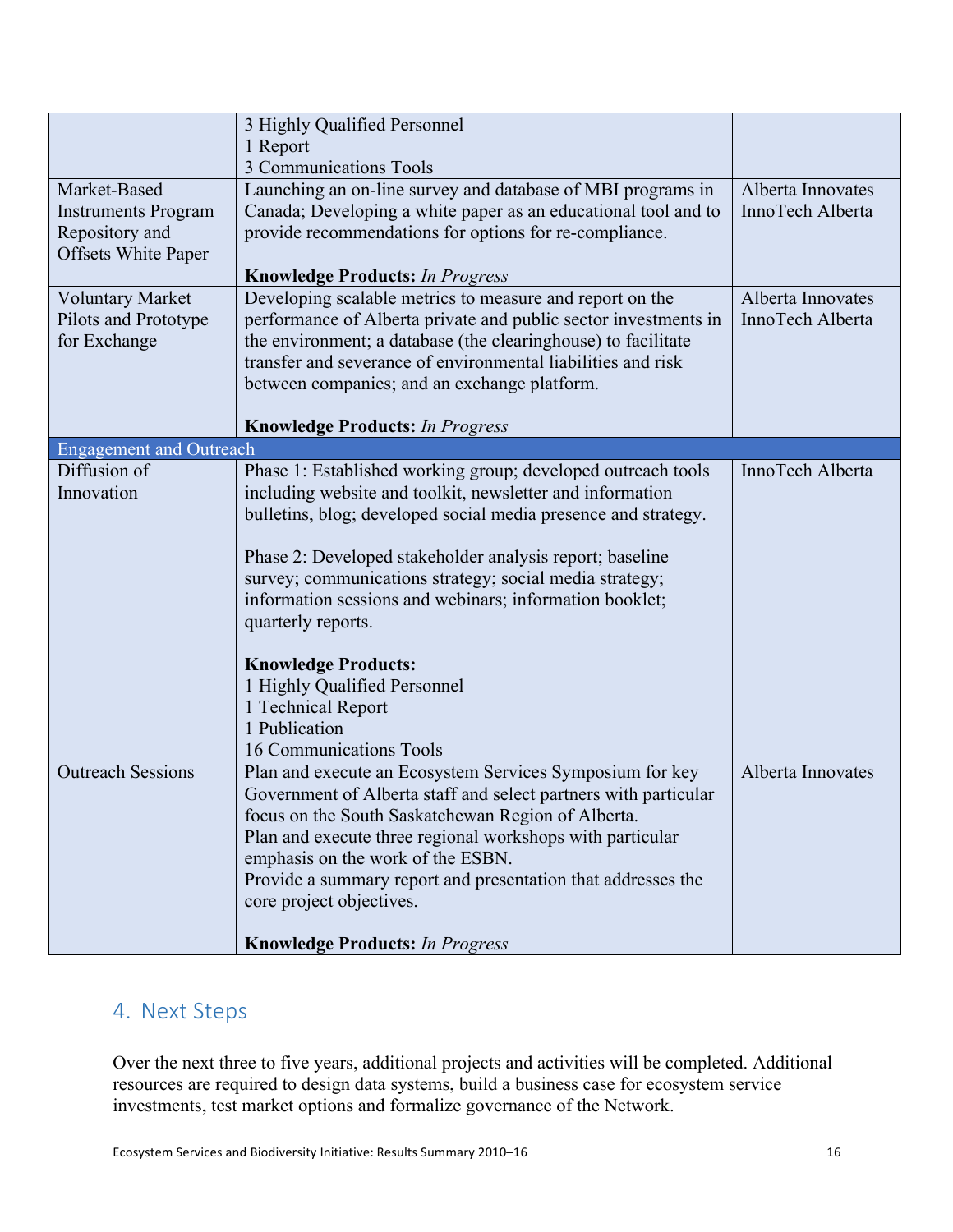# Appendix A: Funding Breakdown and List of Investors

Alberta Innovates and the Network partners have collectively invested \$33.7 million in projects for the Initiative over the last six years, including \$11.4 million from Alberta Innovates.

Table 1: Ecosystem Services and Biodiversity Initiative Funding Breakdown from 2010–16

| <b>Funding Source</b>           | <b>Funding Amount</b> |
|---------------------------------|-----------------------|
| <b>Alberta Innovates (Cash)</b> | \$11,440,474          |
| Partner (Cash)                  | \$17,115,126          |
| <b>Partner (In Kind)</b>        | \$5,175,000           |
| <b>Total Funding</b>            | \$33,730,600          |

Table 2. List of Investors for the Ecosystem Services and Biodiversity Initiative

| <b>Investor Organization</b>                              |
|-----------------------------------------------------------|
| Agri-Environmental Partnership of Alberta (AEPA)          |
| Alberta-Pacific Forest Industries (ALPAC)                 |
| Alberta Biodiversity Monitoring Institute (ABMI)          |
| Alberta Innovates                                         |
| Alberta Livestock and Meat Agency (ALMA)                  |
| Alta Lis                                                  |
| Canada's Oil Sands Innovation Alliance (COSIA)            |
| Canadian Cattleman's Association (CCA)                    |
| City of Calgary                                           |
| Crop Logistics Working Group (CLWG)                       |
| Foothills Research Institute (FRI)                        |
| Government of Alberta                                     |
| InnoTech Alberta                                          |
| Natural Sciences and Engineering Research Council (NSERC) |
| Non-profit (Confidential)                                 |
| Social Sciences and Humanities Research Council (SSHRC)   |
| Spray Lake Sawmills                                       |
| University of Alberta                                     |
| University of Montana                                     |
| Waterton Biosphere Reserve Association (WBRA)             |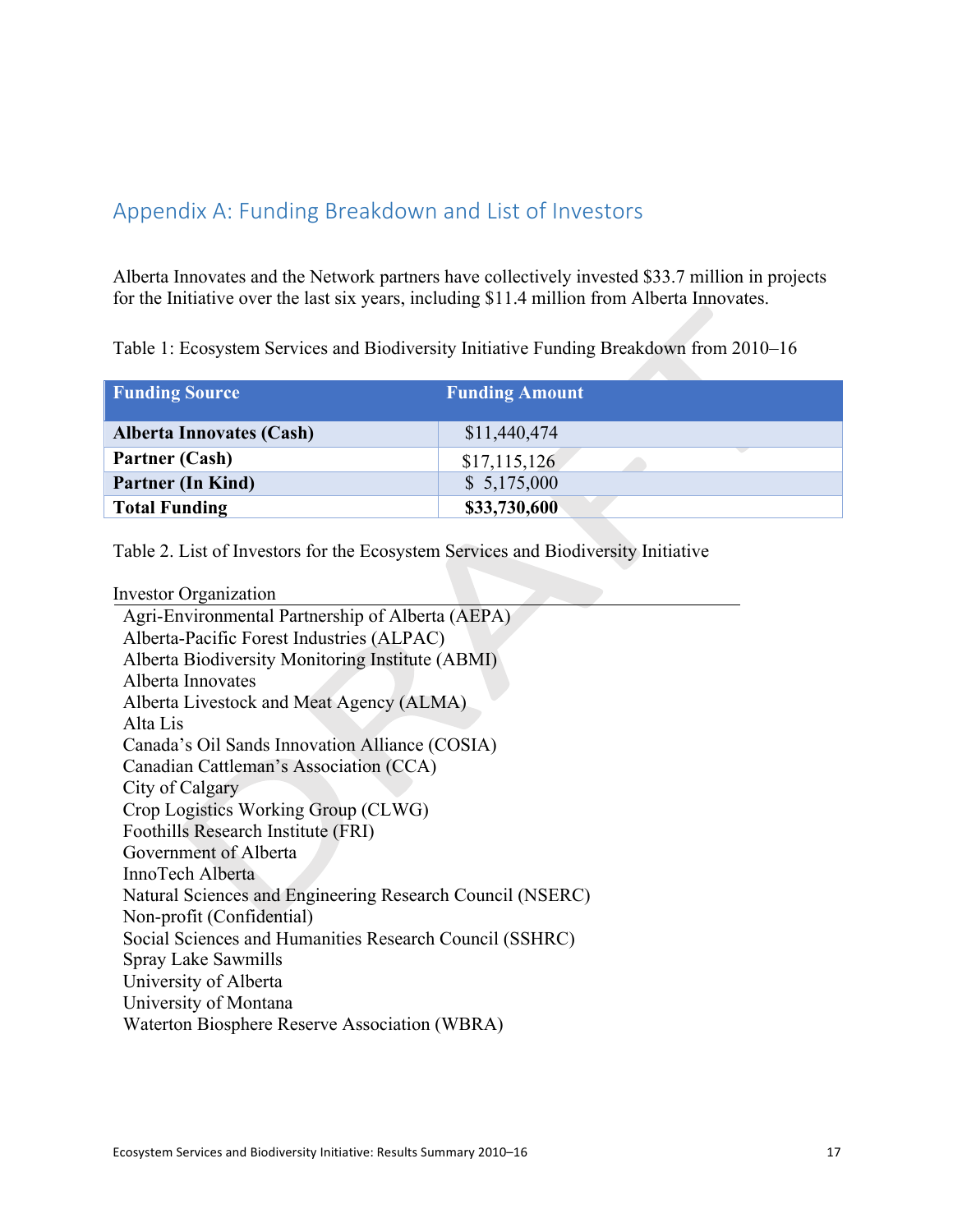# Appendix B: Summary of Supporting Initiatives

| <b>Project Summary</b>                                                                                                                                                                          | <b>Key Deliverables</b>                                                                                                                                                                                                                                                                                                                                                                                                                                                                                                                                                                                              | Investors                                                                     |
|-------------------------------------------------------------------------------------------------------------------------------------------------------------------------------------------------|----------------------------------------------------------------------------------------------------------------------------------------------------------------------------------------------------------------------------------------------------------------------------------------------------------------------------------------------------------------------------------------------------------------------------------------------------------------------------------------------------------------------------------------------------------------------------------------------------------------------|-------------------------------------------------------------------------------|
| <b>Alberta Biodiversity Conservation Chairs</b>                                                                                                                                                 |                                                                                                                                                                                                                                                                                                                                                                                                                                                                                                                                                                                                                      |                                                                               |
| Supported COSIA to establish two<br>biodiversity conservation chairs to<br>provide dedicated science capacity to<br>link monitoring outcomes with policy<br>and strategic planning.             | Gained understanding of cause-and-effect<br>relationships between industrial<br>developments and biodiversity; developed<br>landscape-management strategies to<br>support biodiversity conservation; and<br>developed strategies and tools for<br>restoration of biodiversity and facilitation<br>of ecosystem recovery.                                                                                                                                                                                                                                                                                             | Alberta Innovates<br><b>COSIA</b><br><b>NSERC</b><br>University of<br>Alberta |
|                                                                                                                                                                                                 | <b>Knowledge Products:</b>                                                                                                                                                                                                                                                                                                                                                                                                                                                                                                                                                                                           |                                                                               |
|                                                                                                                                                                                                 | 41 Highly Qualified Personnel                                                                                                                                                                                                                                                                                                                                                                                                                                                                                                                                                                                        |                                                                               |
|                                                                                                                                                                                                 | <b>45 Presentations</b><br>61 Publications                                                                                                                                                                                                                                                                                                                                                                                                                                                                                                                                                                           |                                                                               |
| <b>Algar Ecosystem Services Assessment Proof Of Concept</b>                                                                                                                                     |                                                                                                                                                                                                                                                                                                                                                                                                                                                                                                                                                                                                                      |                                                                               |
| Assessed the potential for                                                                                                                                                                      | Phase 1: Ecosystem services assessment; a                                                                                                                                                                                                                                                                                                                                                                                                                                                                                                                                                                            | <b>ABMI</b>                                                                   |
| conservation offsets to be a driver in<br>land reclamation and restoration;<br>devised frameworks for assessing<br>ecosystem services and biodiversity<br>benefits from reclamation activities. | cost-benefit analysis of the Algar<br>restoration; and recommendations for<br>movement towards an offset policy for<br>Alberta.                                                                                                                                                                                                                                                                                                                                                                                                                                                                                      | Alberta Innovates<br>Gov. of Alberta                                          |
|                                                                                                                                                                                                 | Phase 2: Identified other potential<br>ecosystem services to include (or drop) in<br>the assessment; refined, tested and<br>improved the existing Algar LEAP<br>ecosystem services assessment; identified<br>new study areas; tested compatibility and<br>transferability of the methodologies to<br>alternative study area(s); undertook socio-<br>economic research to better understand the<br>value that Albertans place on the benefits<br>derived from ecosystem services related to<br>land restoration in LARP; evaluated draft<br>environmental offset principles provided<br>by the Government of Alberta. |                                                                               |
|                                                                                                                                                                                                 | <b>Knowledge Products:</b><br>6 Highly Qualified Personnel<br>1 Presentation<br>2 Technical Reports                                                                                                                                                                                                                                                                                                                                                                                                                                                                                                                  |                                                                               |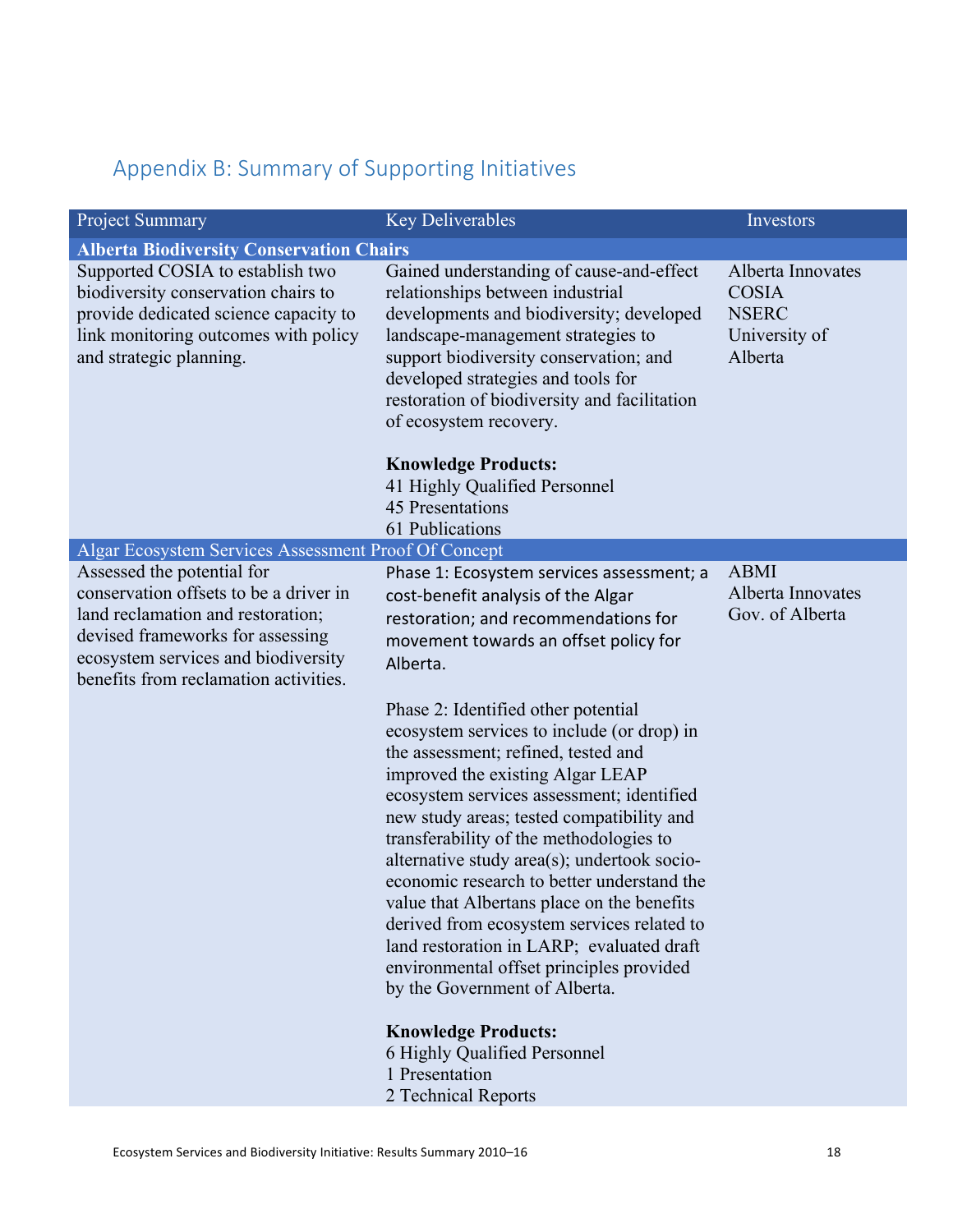|                                                                                                                                                                                                                                                                                                                                                                                                          | 10 Communications Tools                                                                                                                                                                                                                                                                                                                                                                                                                       |                                                                                                             |
|----------------------------------------------------------------------------------------------------------------------------------------------------------------------------------------------------------------------------------------------------------------------------------------------------------------------------------------------------------------------------------------------------------|-----------------------------------------------------------------------------------------------------------------------------------------------------------------------------------------------------------------------------------------------------------------------------------------------------------------------------------------------------------------------------------------------------------------------------------------------|-------------------------------------------------------------------------------------------------------------|
| Bears, Wolves And Ecosystem Health                                                                                                                                                                                                                                                                                                                                                                       |                                                                                                                                                                                                                                                                                                                                                                                                                                               |                                                                                                             |
| Conducted ecosystem scale<br>monitoring of population trends in<br>grizzly bears and wolves in south-<br>western Alberta in two distinct<br>initiatives: 1) the Southwest Alberta<br>Grizzly Bear Monitoring Project, and<br>2) the Wolf Population Monitoring<br>Framework in Southwest Alberta.<br>Data will support better management<br>decisions to reduce conflict between<br>wildlife and humans. | Between 2011 to 2014, identified 899 rub<br>objects within the study; rub object<br>sampling yielded 3,597 hair samples for<br>DNA analysis in 2013; also collected<br>approximately 315 opportunistic hair<br>samples; developed patch occupancy<br>model. Research and report completed<br>along with PhD.<br><b>Knowledge Products:</b><br>2 Highly Qualified Personnel<br>3 Technical Reports<br>9 Articles<br>57 Communication Tools     | Alberta Innovates<br>Gov. of Alberta<br>University of<br>Alberta<br>University of<br>Montana<br><b>WBRA</b> |
| <b>Bioindustrial Options And Environmental Services</b>                                                                                                                                                                                                                                                                                                                                                  |                                                                                                                                                                                                                                                                                                                                                                                                                                               |                                                                                                             |
| To support strategy development,<br>assisted Alberta Innovates Bio<br>Solutions in understanding bio<br>economy opportunities and<br>environmental services, broadening<br>earlier Jurisdictional Advantage<br>Assessment to include all of<br>agriculture, and developing public<br>communications tools.                                                                                               | Developed a tailored framework for<br>assessing Alberta's systemic<br>competitiveness and its international<br>position relative to other bioindustrial-<br>focused jurisdictions; conducted value-<br>chains assessment for select industry areas;<br>based full reports on a due diligence of<br>feedstock logistics, fracking and cutting<br>liquids, and biodiversity-enhancing<br>ecosystem services; developed<br>communications tools. | Alberta Innovates                                                                                           |
|                                                                                                                                                                                                                                                                                                                                                                                                          | <b>Knowledge Products:</b><br>1 Final Report                                                                                                                                                                                                                                                                                                                                                                                                  |                                                                                                             |
|                                                                                                                                                                                                                                                                                                                                                                                                          | Creating And Commercializing Predictive Ecosite Classification Platform For Alberta                                                                                                                                                                                                                                                                                                                                                           |                                                                                                             |
| Working with industry partners,<br>enabled ecosite classification<br>information to be created in Alberta<br>through a predictive, consistent ecosite<br>classification platform.                                                                                                                                                                                                                        | Phase 1: Developed pilot sites; gathered<br>ecosite data for GIS layers and vegetation<br>information; developed ecosite mapping<br>algorithm; conducted error assessment;<br>tested commercialization.                                                                                                                                                                                                                                       | <b>ABMI</b><br>Alberta Innovates<br>AltaLis<br><b>ALPAC</b><br>Gov. of Alberta                              |
| Phase 1: Initial design, piloting and                                                                                                                                                                                                                                                                                                                                                                    | Phase 2: To be determined                                                                                                                                                                                                                                                                                                                                                                                                                     |                                                                                                             |
| testing.                                                                                                                                                                                                                                                                                                                                                                                                 | <b>Knowledge Products:</b>                                                                                                                                                                                                                                                                                                                                                                                                                    |                                                                                                             |
| Phase 2: Province-wide roll-out.                                                                                                                                                                                                                                                                                                                                                                         | 13 Highly Qualified Personnel<br>7 Presentations<br>4 Technical Reports                                                                                                                                                                                                                                                                                                                                                                       |                                                                                                             |
|                                                                                                                                                                                                                                                                                                                                                                                                          |                                                                                                                                                                                                                                                                                                                                                                                                                                               |                                                                                                             |

**Evaluating Mechanisms For Wetland Restoration And Retention In Alberta**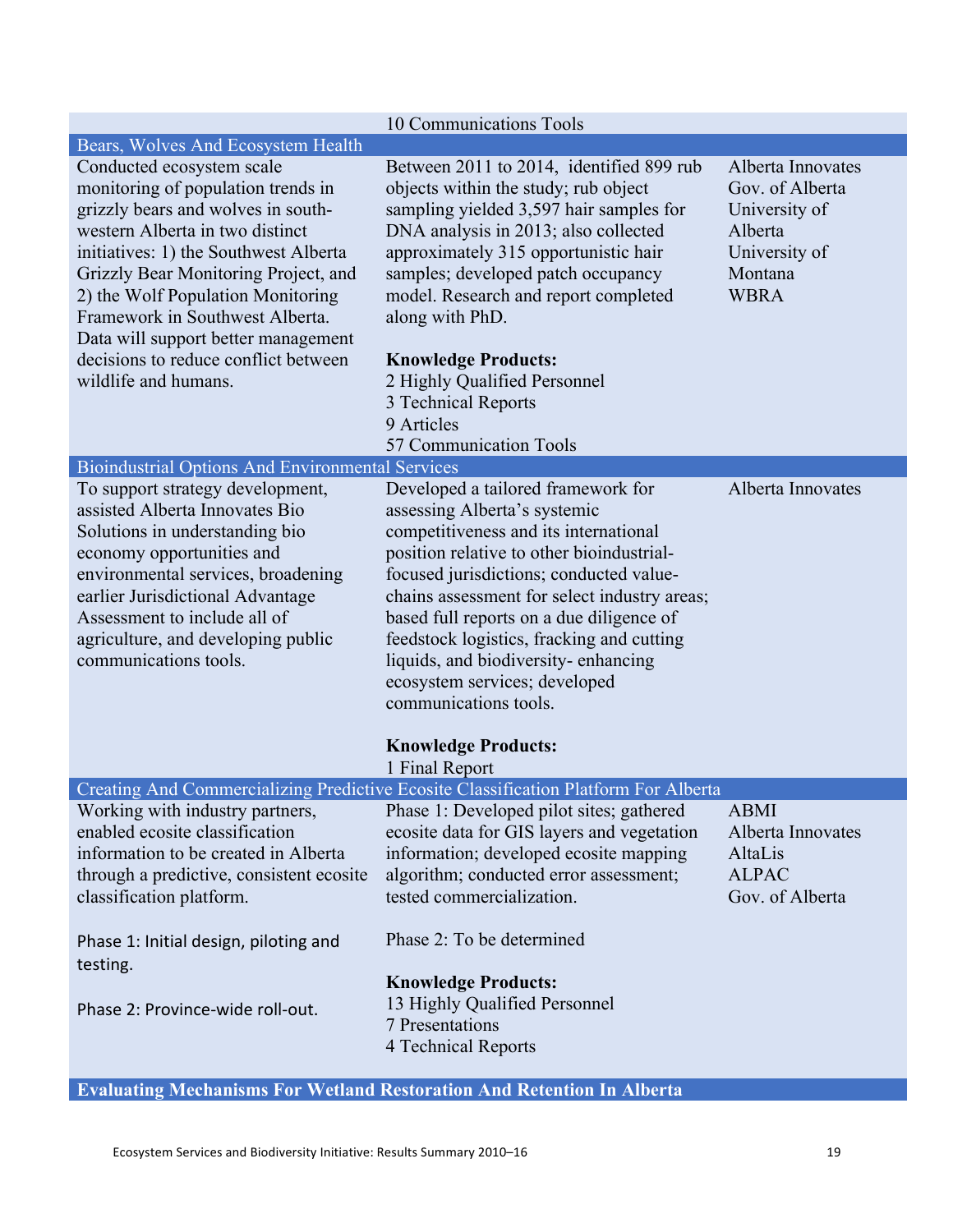Supported the Alberta Land Institute in exploring an innovative, marketbased approach to wetland restoration through a Living Laboratory, allowing for unprecedented restoration efforts in Alberta; used reverse auctions, in which landowners submitted bids for wetland restoration work on their property.

Gained understanding historical, current and future ecosystem function of wetlands in Calgary's Nose Creek watershed; conducted reverse auction coordination and promotion; performed onsite assessments and development of restoration plans; conducted reverse auctions; monitored restoration activity and construction; monitored and evaluated. Alberta Innovates

#### **Knowledge Products:**

**Evaluating Smartphone Technologies For The Measurement Of Ecosystem Service Values From** 

13 Highly Qualified Personnel 2 Presentations 1 Communications Tool

|                                                                                                                                                                  | етапание энцитриону тусиноюдся гот тие вызагение от есозуясни эсттес тапся гтонг |                   |
|------------------------------------------------------------------------------------------------------------------------------------------------------------------|----------------------------------------------------------------------------------|-------------------|
| <b>Recreation</b>                                                                                                                                                |                                                                                  |                   |
| The objectives of this 2 year project is<br>to assess the use of smartphone apps to<br>collect data to measure economic<br>values associated with the demand for | In Progress                                                                      | Alberta Innovates |
| ecosystem services; and to use a small                                                                                                                           |                                                                                  |                   |
| pilot study to investigate the validity                                                                                                                          |                                                                                  |                   |
| of the collected data in terms of                                                                                                                                |                                                                                  |                   |
| representativeness of the groups                                                                                                                                 |                                                                                  |                   |
| providing data (e.g. selection bias) and                                                                                                                         |                                                                                  |                   |
| the potential for data collection efforts                                                                                                                        |                                                                                  |                   |
| to influence behaviour.                                                                                                                                          |                                                                                  |                   |
| <b>Grassland Conservation, Management And Restoration</b>                                                                                                        |                                                                                  |                   |
| The work in this project will provide<br>technical and facilitation support to                                                                                   | In Progress                                                                      | Alberta Innovates |
| enable the Alberta Land Use                                                                                                                                      |                                                                                  |                   |
| Secretariat, and AEP Planning Branch                                                                                                                             |                                                                                  |                   |
| to implement the strategies in the                                                                                                                               |                                                                                  |                   |
| SSRP, specifically for prairie                                                                                                                                   |                                                                                  |                   |
| conservation, management and                                                                                                                                     |                                                                                  |                   |
| restoration based on ecological, social                                                                                                                          |                                                                                  |                   |
| and economic prioritization criteria. It                                                                                                                         |                                                                                  |                   |
| will also demonstrate how market-                                                                                                                                |                                                                                  |                   |
| based instruments for ecosystem                                                                                                                                  |                                                                                  |                   |
| services can be used to achieve                                                                                                                                  |                                                                                  |                   |
| environmental, social and economic                                                                                                                               |                                                                                  |                   |
| objectives.                                                                                                                                                      |                                                                                  |                   |
| Jurisdictional Advantage Assessment Communications Tool                                                                                                          |                                                                                  |                   |
| Highlighted the strengths of the                                                                                                                                 | Developed an evidence-based guide to                                             | Alberta Innovates |
| province that Alberta can leverage to                                                                                                                            | agriculture sector's strengths and                                               |                   |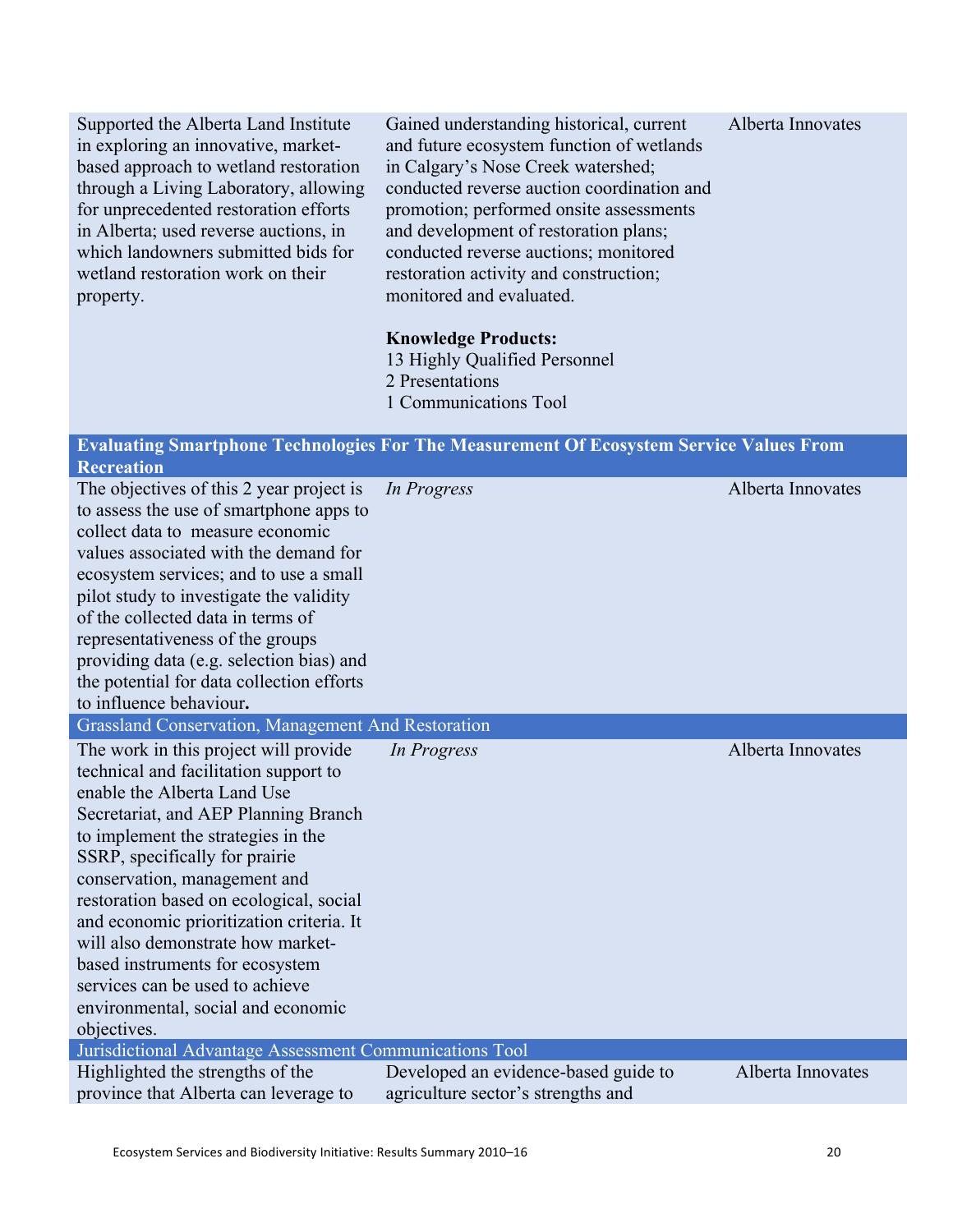| reduce risk, increase success and build<br>upon for a sustainable economic                                                                                                                                                                                                                                        | innovation options.                                                                                                                                                                                                                                                                                                                                                                                                                                                                                                                   |                                                                                                                                                                                                      |  |
|-------------------------------------------------------------------------------------------------------------------------------------------------------------------------------------------------------------------------------------------------------------------------------------------------------------------|---------------------------------------------------------------------------------------------------------------------------------------------------------------------------------------------------------------------------------------------------------------------------------------------------------------------------------------------------------------------------------------------------------------------------------------------------------------------------------------------------------------------------------------|------------------------------------------------------------------------------------------------------------------------------------------------------------------------------------------------------|--|
| advantage.                                                                                                                                                                                                                                                                                                        | <b>Knowledge Products:</b><br>4 Technical Reports                                                                                                                                                                                                                                                                                                                                                                                                                                                                                     |                                                                                                                                                                                                      |  |
|                                                                                                                                                                                                                                                                                                                   | 1 Communications Tool                                                                                                                                                                                                                                                                                                                                                                                                                                                                                                                 |                                                                                                                                                                                                      |  |
| This project will compare and contrast<br>the differences between federal and<br>provincial EIA procedures with an<br>ESA, which will help understand<br>where assessments naturally fit<br>together and where an ESA will<br>potentially affect scope of an EIA.                                                 | Incorporating Ecosystem Services Assessments Into Environmental Impact Assessments<br>The deliverable will be a documented<br>framework, leveraging work already<br>complete by the World Resource Institute<br>to include ESA into EIAs and lessons<br>learned from the Algar ES Project, with a<br>focus on improving stakeholder<br>engagement and linking mitigation to<br>ecosystem services.                                                                                                                                    | Alberta Innovatess                                                                                                                                                                                   |  |
|                                                                                                                                                                                                                                                                                                                   | <b>Knowledge Products:</b><br>4 Highly Qualified Personnel<br>3 Presentations                                                                                                                                                                                                                                                                                                                                                                                                                                                         |                                                                                                                                                                                                      |  |
| <b>Towards Integrated Source Water Management In Alberta</b>                                                                                                                                                                                                                                                      |                                                                                                                                                                                                                                                                                                                                                                                                                                                                                                                                       |                                                                                                                                                                                                      |  |
| As part of a long term applied research<br>effort involving the GoA and<br>University of Alberta, ES investments<br>were made to address economic<br>knowledge gaps related to impacts on<br>water from forest management by<br>harvesting, and comparing these<br>impacts to those associated with<br>wildfires. | Develop integrated source water<br>management strategies; linked both<br>ecological and economic outcomes of<br>different source water management<br>strategies on the ability to sustain healthy,<br>secure water supplies for Albertans;<br>delivered science necessary to enable GoA<br>to streamline policies related to integrated<br>water and forest management.<br><b>Knowledge Products:</b><br>33 Highly Qualified Personnel<br><b>40 Presentations</b><br>5 Technical Reports<br>13 Publications<br>2 Communications Tools | Alberta Innovates<br>City of Calgary<br><b>Foothills Research</b><br>Institute<br><b>Social Sciences</b><br>and Humanities<br>Research Council<br>Spray Lake<br>Sawmills<br>University of<br>Alberta |  |
|                                                                                                                                                                                                                                                                                                                   | Using Decomposition Rates And Microbial Activity To Understand Grazing Impacts On Nutrient                                                                                                                                                                                                                                                                                                                                                                                                                                            |                                                                                                                                                                                                      |  |
| <b>Cycling And Carbon Sequestration On Alberta Rangelands</b>                                                                                                                                                                                                                                                     |                                                                                                                                                                                                                                                                                                                                                                                                                                                                                                                                       |                                                                                                                                                                                                      |  |
| Quantified the influence of regulatory<br>mechanisms capable of altering<br>decomposition and nutrient cycling by<br>soil microbes; provided a basic<br>understanding of how grazing can alter<br>grassland carbon stores and, in turn,<br>provided insight into how managers<br>can optimize carbon storage.     | Supplemented estimates of carbon stock in<br>grasslands with an understanding of factors<br>regulating carbon cycling litter and soil<br>organic matter; developed innovative<br>policy and economic tools that could<br>provide incentives to the beef industry for<br>carbon storage; increased public awareness<br>of the role grasslands have in providing<br>ecosystem services that benefit society.                                                                                                                            | Alberta Innovates<br>Alberta Livestock<br>and Meat Agency<br>Gov. of Alberta<br>University of<br>Alberta                                                                                             |  |

 $\overline{\phantom{a}}$ 

I